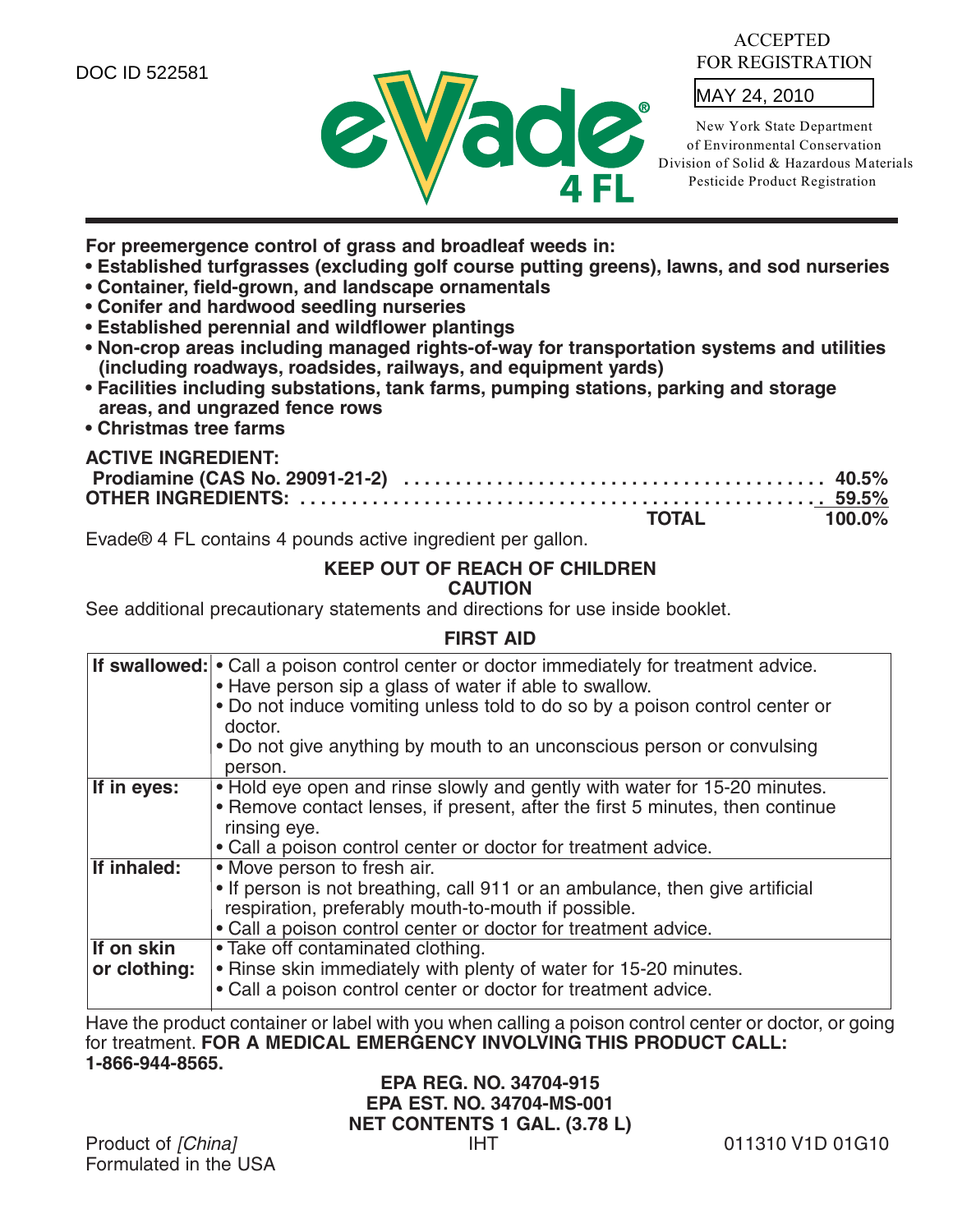#### **PRECAUTIONARY STATEMENTS HAZARDS TO HUMANS AND DOMESTIC ANIMALS CAUTION**

May be harmful if swallowed, absorbed through skin, or inhaled. Avoid breathing vapor. Avoid contact with skin, eyes, or clothing. Prolonged or frequently repeated skin contact, while mixing or handling the concentrated material, may cause allergic reactions in some individuals. Wash thoroughly with soap and water after handling. Remove contaminated clothing and wash clothing before reuse.

#### **Personal Protective Equipment WPS Uses:**

**Applicators, mixers, loaders, and other handlers who handle this pesticide for any use covered by the Worker Protection Standard (40 CFR part 170) - in general, agricultural-plant uses are covered - must wear:**

- Long-sleeved shirt and long pants and
- Shoes plus socks.

Follow manufacturer's instructions for cleaning/maintaining PPE. If no such instructions for washables, use detergent and hot water. Keep and wash PPE separately from other laundry.

#### **Engineering Control Statements**

When handlers use closed systems or enclosed cabs in a manner that meets the requirements listed in the Worker Protection Standard (WPS) for agricultural pesticides [40 CRF 170.240(d)(4-6)], the handler PPE requirements may be reduced or modified as specified in the WPS.

**IMPORTANT:** When reduced PPE is worn because a closed system is being used, handlers must be provided with all of the PPE specified above for applicators and other handlers, and have such PPE immediately available for use in an emergency, such as a spill or equipment breakdown.

#### **USER SAFETY RECOMMENDATIONS**

Users should:

- Wash hands before eating, drinking, chewing gum, using tobacco or using the toilet.
- Remove clothing immediately if pesticide gets inside. Then wash thoroughly and put on clean clothing.
- After handling this product immediately remove PPE, wash yourself thoroughly and change into clean clothing.

#### **ENVIRONMENTAL HAZARDS**

This product has low solubility in water. At the limit of solubility, this product is not toxic to fish. However, at concentrations substantially above the level of water solubility, it may be toxic to fish. Do not apply directly to water, to areas where surface water is present, or to intertidal areas below the mean high water mark. Drift and runoff from treated areas may be hazardous to aquatic organisms in adjacent sites. Do not contaminate water when disposing of equipment wash water.

#### **DIRECTIONS FOR USE**

It is a violation of Federal law to use this product in a manner inconsistent with its labeling.

Do not apply this product in a way that will contact workers or other persons, either directly or indirectly through drift. Only protected handlers may be in the area during application. For any requirements specific to your State or Tribe, consult the agency responsible for pesticide regulation.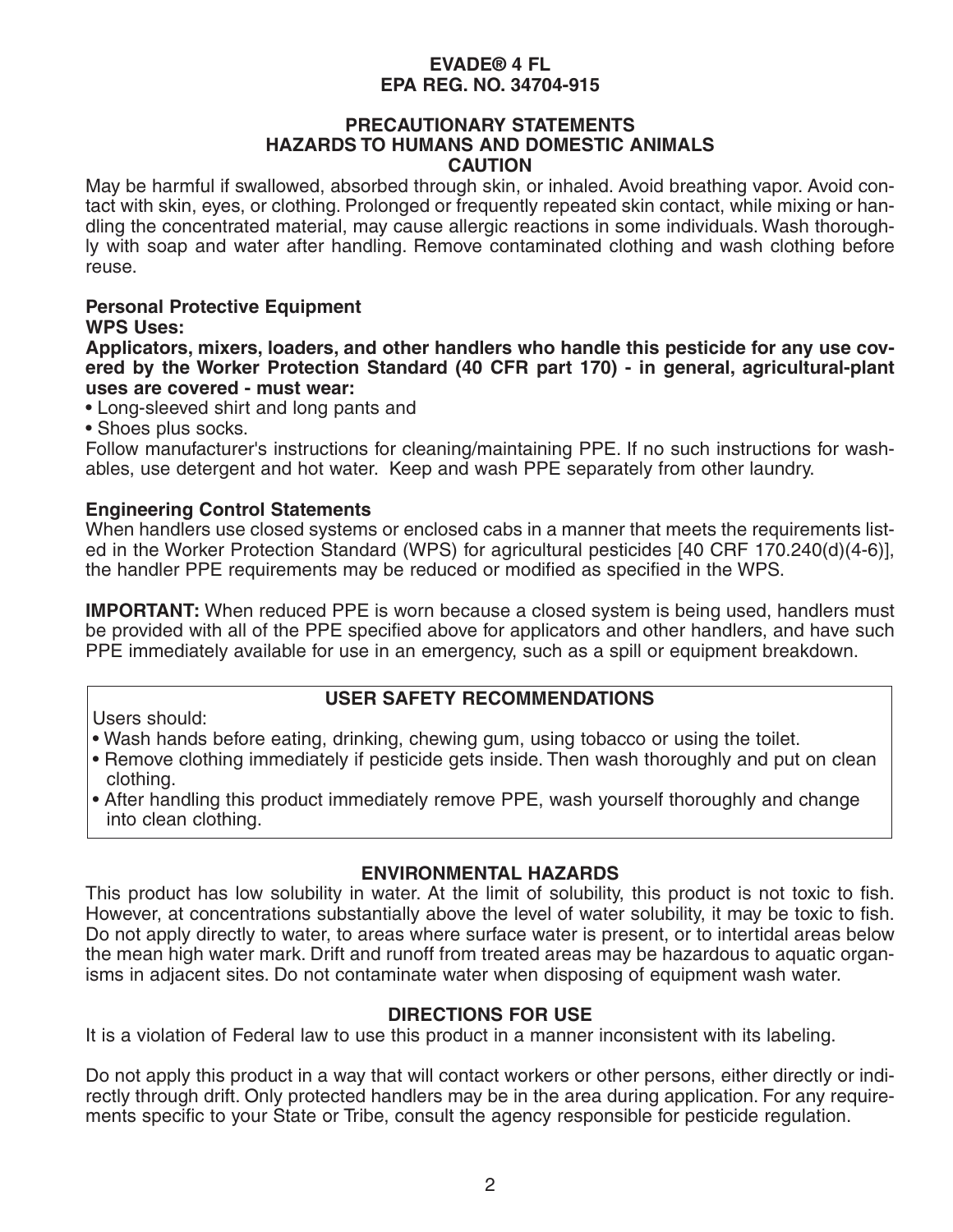## **AGRICULTURAL USE REQUIREMENTS**

Use this product only in accordance with its labeling and with the Worker Protection Standard, 40 CFR Part 170. This Standard contains requirements for the protection of agricultural workers on farms, forests, nurseries, and greenhouses, and handlers of agricultural pesticides. It contains requirements for training, decontamination, notification, and emergency assistance. It also contains specific instructions and exceptions pertaining to the statements on this label about personal protective equipment (PPE) and restricted-entry interval. The requirements in this box only apply to uses of this product that are covered by the Worker Protection Standard.

Do not enter or allow worker entry into treated areas during the restricted-entry interval (REI) of 12 hours.

Exception: If the product is soil-injected or soil-incorporated, the Worker Protection Standard, under certain circumstances, allows workers to enter the treated area if there will be no contact with anything that has been treated.

PPE required for early entry to treated areas that is permitted under the Worker Protection Standard and that involves contact with anything that has been treated, such as plants, soil, or water is:

- Coveralls,
- Chemical-resistant gloves such as butyl rubber >14 mils or natural rubber >14 mils or neoprene rubber >14 mils or nitrile rubber >14 mils, and
- Shoes plus socks.

## **PRODUCT INFORMATION**

## **Where to Use**

For preemergence control of grass and broadleaf weeds in:

- Established turfgrasses (excluding golf course putting greens), lawns, and sod nurseries
- Container, field-grown, and landscape ornamentals
- Conifer and hardwood seedling nurseries
- Established perennial and wildflower plantings
- Non-crop areas including managed rights-of-way for transportation systems and utilities (including roadways, roadsides, railways, and equipment yards)
- Facilities including substations, tank farms, pumping stations, parking and storage areas, and ungrazed fence rows
- Christmas tree farms

#### **How Evade 4 FL Works**

Evade 4 FL controls susceptible weeds by preventing growth and development of newly germinated weeds. Weed control is most effective when Evade 4 FL is activated by at least 0.5 inches of rainfall or irrigation or shallow incorporation (1-2 inches) before weed seeds germinate and within 14 days following application.

#### **Use Precautions**

- 1. Do not graze or feed livestock forage cut from areas treated with Evade 4 FL.
- 2. Follow all applicable directions, restrictions, and precautions on the labels of EPAregistered tank mix partners.
- 3. Do not blend Evade 4 FL onto dry fertilizer or any other granular material.
- 4. **Chemigation:** Do not apply this product through any type of irrigation system unless instructed otherwise in this label.
- 5. Do not apply aerially.
- 6. Do not apply to golf course putting greens.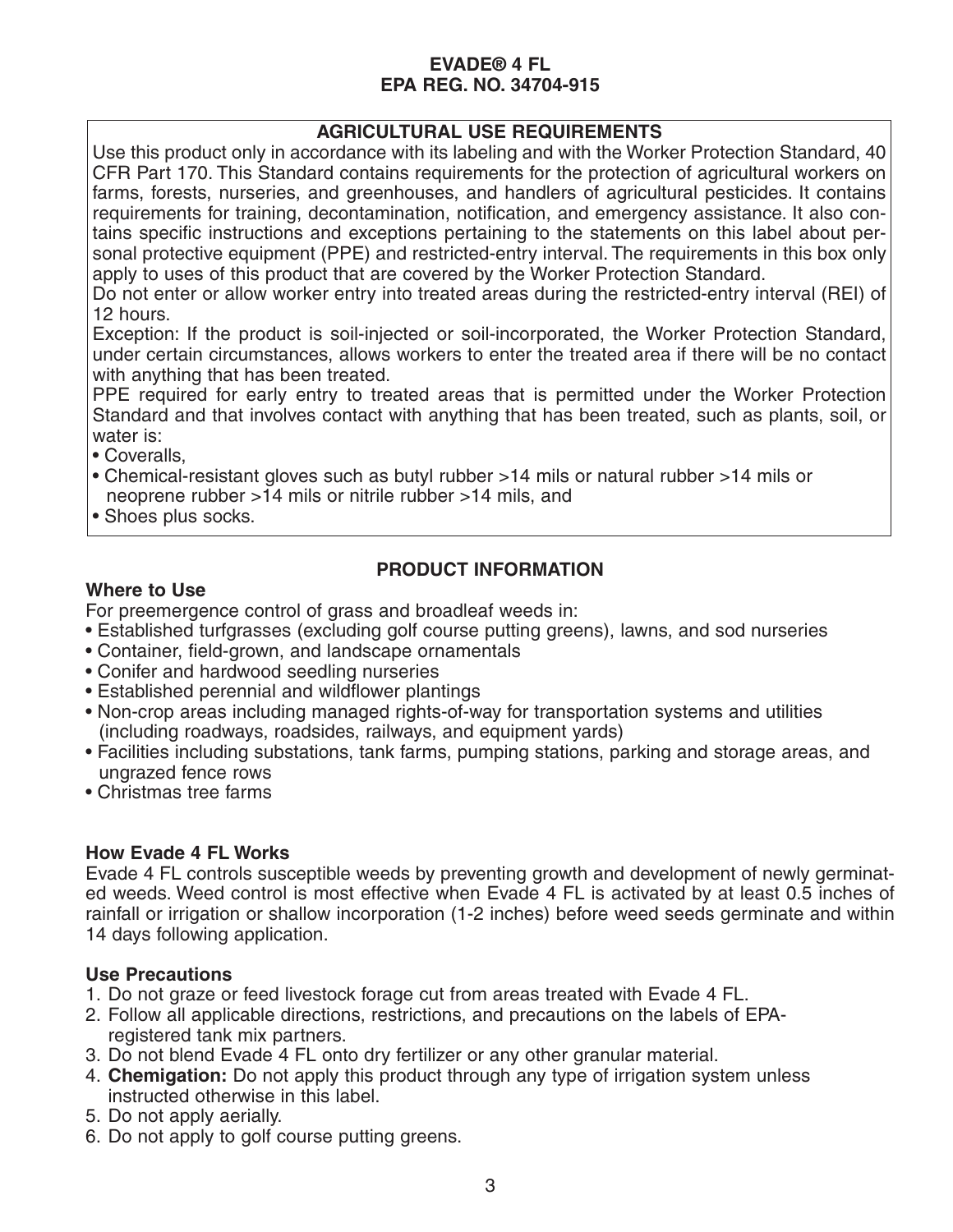## **MIXING AND APPLICATION PROCEDURES**

## **Mixing Evade 4 FL Alone**

Evade 4 FL must be mixed thoroughly in the spray tank to ensure uniform application. Follow these steps.

- 1. Fill the spray tank ¼ full with clean water only.
- 2. Start agitation and check to ensure it is working properly.
- 3. For tank mixing instructions, refer to the section **"Mixing Order for Tank Mixtures."**
- 4. Maintain vigorous agitation in the spray tank before and during the application. This will ensure a well-mixed spray suspension. If Evade 4 FL was mixed with fertilizer in the spray tank, the fertilizer may aid resuspension of Evade 4 FL if agitation is disrupted. However, it is recommended that the entire tank be used before stopping agitation.
- 5. A spray colorant may be used with Evade 4 FL to mark areas as they are treated. This will improve application accuracy by minimizing swath skips and overlaps.
- 6. Thoroughly clean the sprayer after use by flushing the system with water containing a detergent.
- 7. Refer to the **Pesticide Disposal** section of this label for waste disposal. Do not allow spray suspension to dry in the tank.

## **Tank Mixing Evade 4 FL**

Evade 4 FL may be tank mixed with certain other EPA-registered herbicides to provide a broader spectrum of weed control or to control emerged weeds. Follow the specific directions for use for tank mix partners, and refer to the label(s) of the individual tank mix partner(s) for use rate, application timing, weeds controlled, and specific precautions and/or restrictions. Tank mixes are permitted only in states where the tank mix partner(s) are registered for the application site and the turf and ornamental species listed. When using Evade 4 FL in a tank mixture with other pesticides, follow restrictions and precautions on the labels of the products used.

Before tank mixing pesticides, test compatibility by mixing the products in a small container first. See the **Compatibility Test** section.

## **Compatibility Test**

Before mixing Evade 4 FL with other pesticides in the spray tank, test for compatibility by mixing all components (carrier and pesticide products) in an appropriate container in proportionate quantities. For example, 1 qt. would be 1/100 the volume of 25 gals./A spray rate. At 1.0 lb./A, the Evade 4 FL rate would be proportional to 6 ml. per quart. Add approximately 1 teaspoon to a quart of water. (See following table).

| $1 - 1$                         |                 |               |                        |  |
|---------------------------------|-----------------|---------------|------------------------|--|
|                                 | <b>Rate Per</b> |               |                        |  |
| <b>Component Formulations</b>   | Acre            | 1,000 sq. ft. | <b>Level Teaspoons</b> |  |
| Evade 4 FL                      | 21.0 fl. ozs.   | $0.5$ fl. oz. |                        |  |
| Dry Tank Mix Partners           | $1.0$ lb.       | $0.4$ oz.     | 1.5                    |  |
| <b>Liquid Tank Mix Partners</b> | $1.0$ pt.       | $0.4$ fl. oz. | 0.5                    |  |

#### **Amount of Component to Add to One Quart of Spray Carrier (Assuming Carrier Volume of 25 gals./A)**

If components do not ball-up or form flakes, sludge, gels, oily films, or layers, then the mixture is compatible. Let the mixture stand for 15 minutes. Incompatibility will usually occur within 5 minutes after mixing. If components are not compatible, use a compatibility agent and rerun the test to determine if the mixture is suitable. If the components are still not compatible, do not tank mix.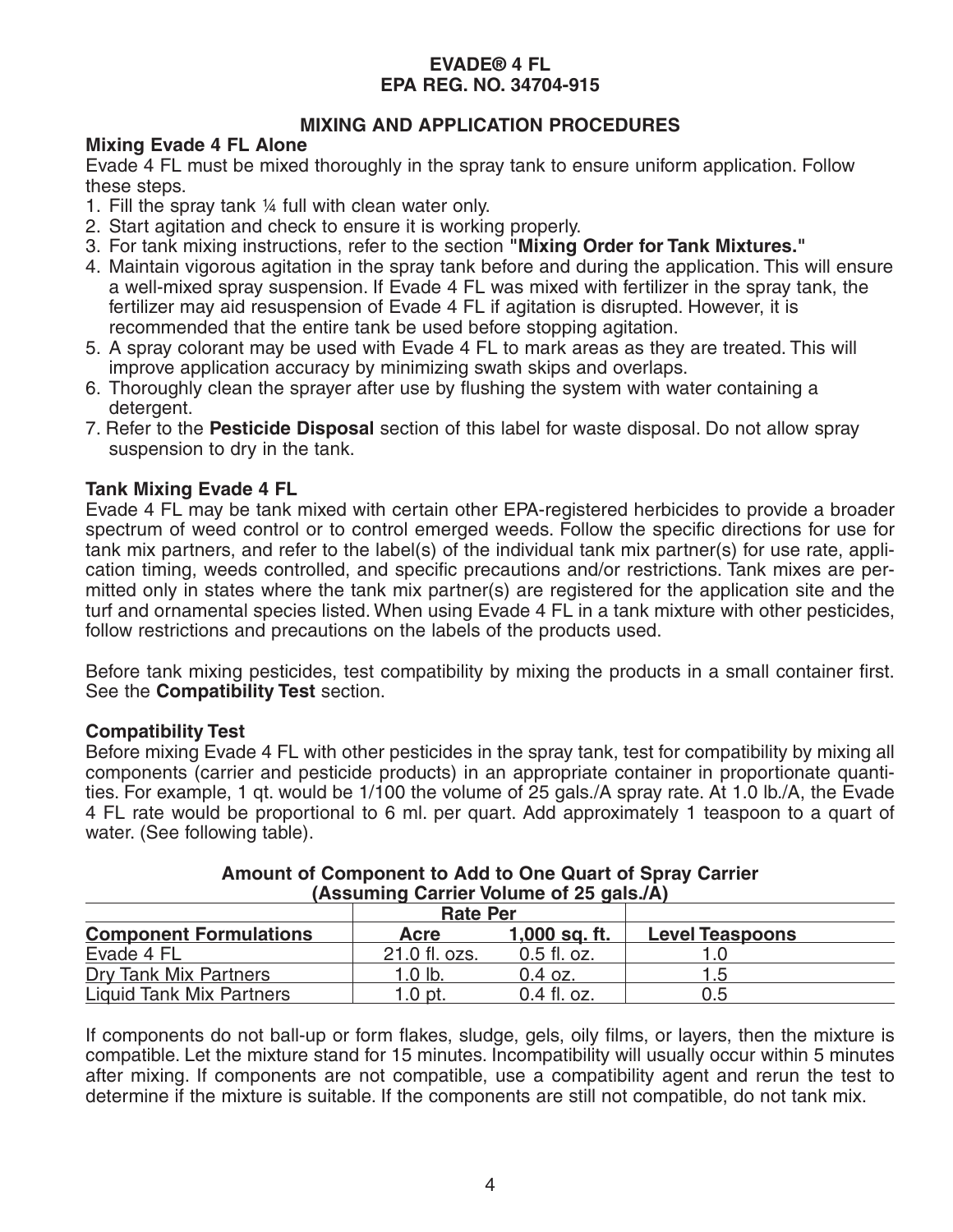## **Mixing Order for Tank Mixtures**

**Notes:** (1) When mixing Evade 4 FL with other components (carrier and partner pesticide products), allow products to completely dissolve between steps. (2) Maintain agitation throughout mixing and application of the mixture.

## **Add the products to the spray tank in the following order:**

- 1. Add the products packaged in water-soluble bags first. Agitate the tank mixture. Allow the water-soluble bags to completely dissolve and the products to disperse before adding any other tank mix partners.
- 2. Then add water-dispersible granules (WDG or WG formulations) and wettable powders (WP formulations). Add wettable powders to the tank as agitation continues. Allow the product to disperse completely before other products are added.
- 3. Add spray adjuvants and spray markers. Read the adjuvant's label first and use only those adjuvants approved for application to turf and ornamentals.
- 4. Add Evade 4 FL, other flowable liquids (FL) or suspension concentrates (SC).
- 5. Add emulsifiable concentrates (EC) last.

## **Application**

Apply Evade 4 FL in a minimum of 20 gals./A (0.5 gal./1,000 sq. ft.) of carrier (water and/or fluid fertilizer) using a calibrated, low-pressure sprayer with 50-mesh or coarser screens. A broadcast boom or handheld wand designed for herbicide or insecticide application will provide the best results. Select nozzle pressure and gallonage to provide complete coverage.

## **SPECIFIC USE DIRECTIONS**

#### **Established Turf**

Evade 4 FL is a preemergence herbicide that, when properly applied, will control certain grass and broadleaf weeds in established turfgrasses including:

- Golf courses excluding putting greens
- Lawns
- Sod nurseries

The maximum amount of Evade 4 FL that may be applied per year is given for each turfgrass species in the **Annual Use Rates - Turfgrass** section of this label.

For optimum weed control, Evade 4 FL should be activated by at least 0.5 inch of rainfall or irrigation before weed seeds germinate and within 14 days following application. See the map below for approximate crabgrass seed germination dates.

#### **Crabgrass Seed Germination Dates**

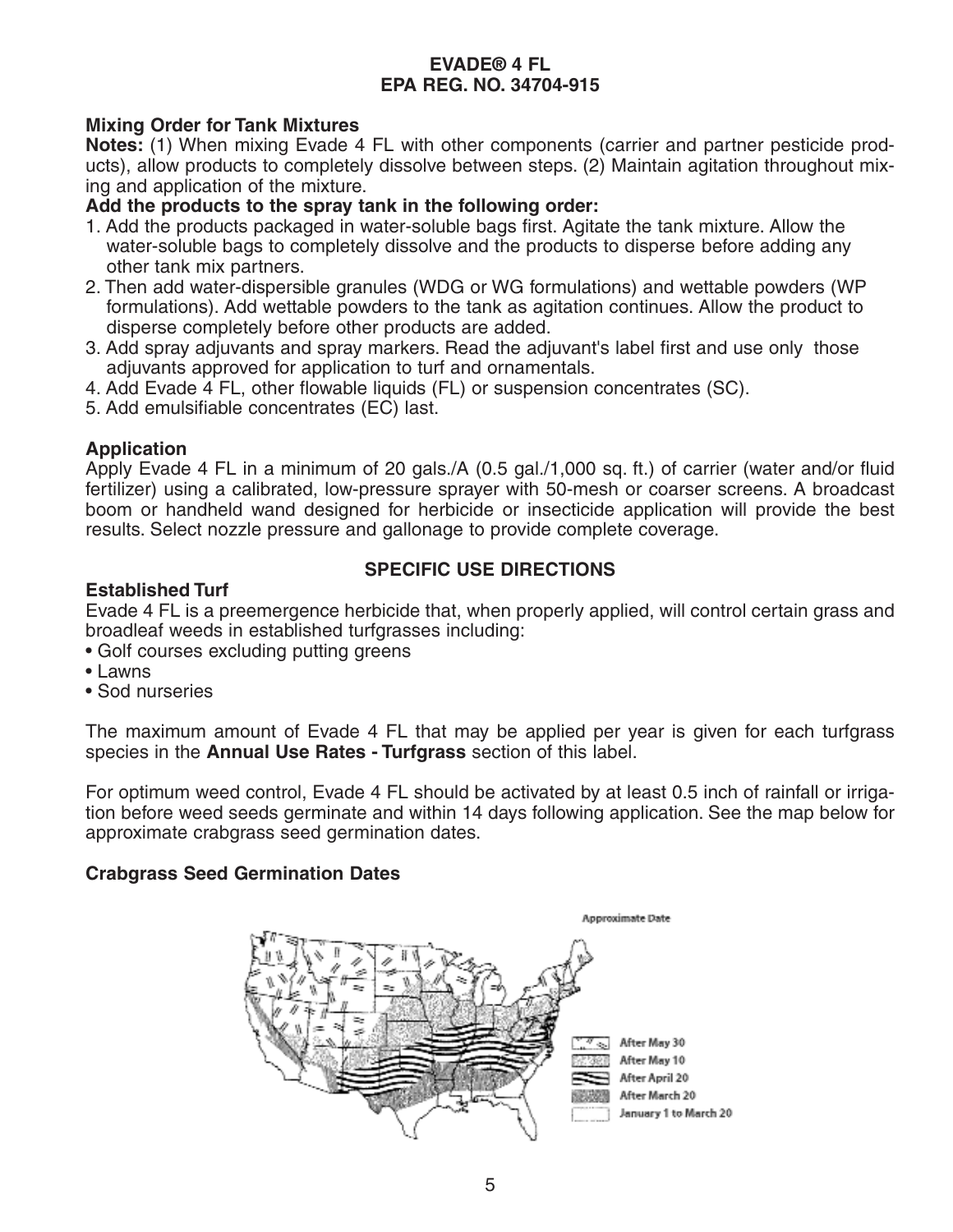## **Use Precautions - Turfgrass: Golf Courses, Lawns, and Sod Nurseries**

- 1. Do not apply Evade 4 FL to areas where dichondra, colonial bentgrass, velvet bentgrass or annual bluegrass (Poa annua) are desirable species.
- 2. Do not cut (harvest) treated sod before 90 days after application. To avoid turfgrass injury, do not apply to newly set sod until the sod has rooted and exposed edges have filled in.
- 3. To avoid turfgrass injury do not apply Evade 4 FL to turf stressed by conditions such as drought, low fertility, or pest damage.
- 4. Disturbing the herbicide barrier with cultural practices such as disking may result in reduced weed control.
- 5. **Do not apply Evade 4 FL to golf course putting greens.**
- 6. If you consistently mow creeping bentgrass at a height of less than 0.5 inch do not apply Evade 4 FL.

## **Application Timing and Rate - Turfgrass**

Evade 4 FL may be applied as a single application or in sequential applications to control weeds germinating throughout the year. All applications must be made before target weeds germinate **because Evade 4 FL will not control weeds that have already emerged**.

The amount of Evade 4 FL to apply depends upon:

1. the length of residual weed control desired (the higher the application rate, the longer the control),

- 2. the turf species,
- 3. the maximum amount which can be applied to the turf species per calendar year.
- (See the next 2 tables.)



**Evade 4 FL**

**\*Length of control varies by region. This table is an average for planning purposes.** 

#### **Annual Use Rates - Turfgrass**

Evade 4 FL can be applied to the turfgrass species listed in the following table. **Note:** Do not apply more than the highest rate listed for each species in a calendar year.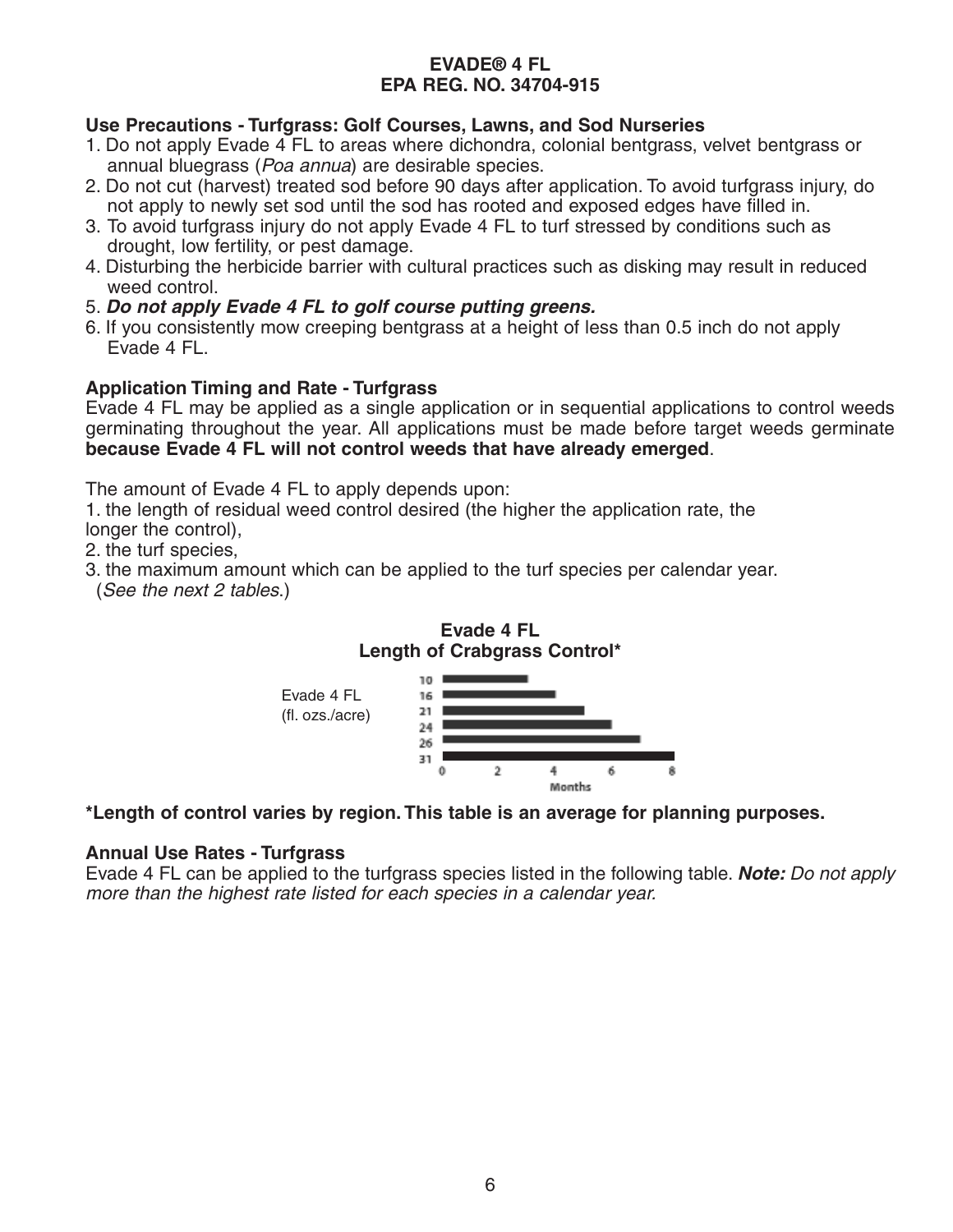|                                                                                                                                                                                             |                        | Table 1. Maximum Application Rate of Evade 4 FL Per Calendar Year by Turf Species |  |
|---------------------------------------------------------------------------------------------------------------------------------------------------------------------------------------------|------------------------|-----------------------------------------------------------------------------------|--|
| <b>Turf Species</b>                                                                                                                                                                         | Fl. Oz. Product/A      | Fl. Oz. Product/1,000 sq. ft.                                                     |  |
| Bermudagrass <sup>2</sup><br><b>Bahiagrass</b><br>Centipedegrass<br>Kikuyugrass<br>Seashore Paspalum<br>St. Augustinegrass <sup>3</sup><br>Tall fescue (including turf-type)<br>Zoysiagrass | $21 - 481$             | $0.5 - 1.1$                                                                       |  |
| <b>Buffalograss</b><br><b>Kentucky Bluegrass</b><br><b>Perennial Ryegrass</b>                                                                                                               | $10 - 301$             | $0.23 - 0.70$                                                                     |  |
| <b>Fine Fescue</b>                                                                                                                                                                          | $10 - 24$ <sup>1</sup> | $0.23 - 0.55$                                                                     |  |
| Creeping Bentgrass (0.5 inch<br>or more in height) $4$                                                                                                                                      | $10 - 211$             | $0.23 - 0.48$                                                                     |  |

- <sup>1</sup> Evade 4 FL may be applied more than once a year as long as the total amount applied is not greater than the maximum application rate for each turf species. All applications must be made before weed seeds germinate.
- <sup>2</sup> May be used on newly sprigged or plugged bermudagrass at rates not to exceed 17 fl. ozs./A (0.39 fl. oz./1,000 sq. ft.). Newly sprigged or plugged bermudagrass stolon rooting may be temporarily inhibited.
- 3 Use an initial rate of 16-32 fl. oz./A per application.
- $4\,$  To avoid grass injury, do not apply Evade 4 FL to creeping bentgrass mowed at less than 0.5 inch in height.

## **Weeds Controlled**

When used as directed in this label, Evade 4 FL will control the following weeds: **Barnyardgrass** Bluegrass, Annual (Poa annua)<sup>1</sup> **Carpetweed** Chickweed, Common2 Chickweed, Mouseear (from seed) Crabgrass (Large, Smooth)3 **Crowfootgrass** Cupgrass, Woolly Foxtails, Annual Goosegrass<sup>5</sup> Henbit<sup>2</sup> **Itchgrass** Johnsongrass (from seed) **Junglerice** Knotweed2 Kochia Lambsquarters, Common Lovegrass Panicum, (Texas, Fall, Browntop) Pigweed Purslane, Common Pusley, Florida Rescuegrass4 Shepherdspurse<sup>2</sup> Signalgrass, Broadleaf Speedwell, Persian Sprangletop Spurge, Prostrate **Witchgrass** Woodsorrel, Yellow (from seed)

<sup>1</sup> In those areas where *Poa annua* is a winter annual, apply Evade 4 FL (see rate table) in August or September to established, non-overseeded turf before Poa annua seeds germinate. These timings are approximate. Consult State Extension Service for more specific timing for your area. Also see the section of this label **Poa Annua Control in Established Bermudagrass Overseeded with Perennial Ryegrass (AZ, CA, NV, and TX Only)**.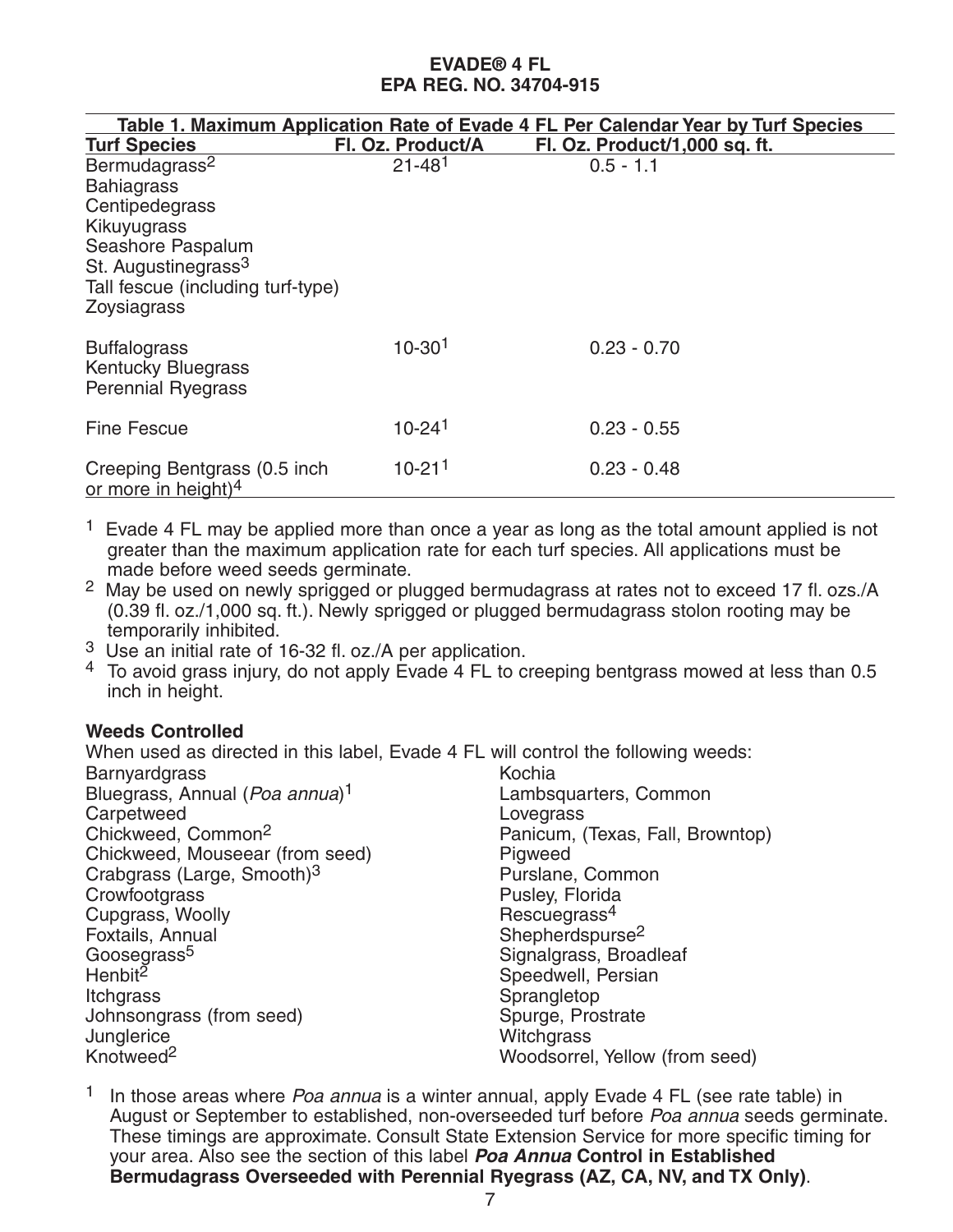- 2 To control this weed, apply Evade 4 FL in late summer, fall, or winter before weeds
- germinate. 3 **Fall Applications for Spring Crabgrass Control in Cool-Season Grasses:**  In those areas where the ground freezes in the winter, Evade 4 FL can be applied in the fall at rates of 21-24 fl. ozs./A after soil temperatures fall below 50°F, but before the ground freezes. This application will control crabgrass the following spring.<br>4 Suppression only.
- 
- 5 In many areas a single application of 21-48 fl. ozs./A of Evade 4 FL will control goosegrass. However, under heavy goosegrass pressure and/or an extended growing season, weed control will be most effective by making an initial application of 21-26 fl. ozs./A followed by a second application 60-90 days later. **Note: Do not exceed** the maximum rate for the turf species listed in the **Maximum Application Rates Table**.

## **When to Apply Evade 4 FL After Overseeding Turf**

Injury to desirable seedlings is likely if Evade 4 FL is applied before the secondary roots of seedlings are in the second inch of soil, not thatch plus soil. To reduce the potential to injure overseeded turf, wait 60 days after seeding or until after the second mowing, whichever is longer, before applying Evade 4 FL.

#### **When to Overseed After Application - All States**

Evade 4 FL will inhibit the development of turfgrass species overseeded too soon after application. Follow rates and intervals in the table below for best overseeding/reseeding results.

**\*Note:** In AZ, CA, NV, and TX the overseeding interval can be shorter in established bermudagrass that has been overseeded with perennial ryegrass. See the next section, **Poa Annua Control in Established Bermudagrass Overseeded with Perennial Ryegrass (AZ, CA, NV, and TX only).**

| Table 2.                    |              |                                       |  |
|-----------------------------|--------------|---------------------------------------|--|
| <b>Amount of Evade 4 FL</b> |              | Interval (Months Before Overseeding)* |  |
| Fl. Ozs. Product/A          | <b>North</b> | <b>Transition South</b>               |  |
| 16                          |              |                                       |  |
|                             |              |                                       |  |
| 24                          |              |                                       |  |
| 26                          |              |                                       |  |
|                             |              |                                       |  |
| 36                          |              |                                       |  |
| 42                          |              |                                       |  |
|                             |              |                                       |  |

## **Poa Annua Control in Established Bermudagrass Overseeded with Perennial Ryegrass (AZ, CA, NV, and TX only)**

Use on golf courses (excluding golf course putting greens), lawns, and sod nurseries when overseeding with perennial rye grass. (Minimum seeding rate of 350 lbs./A).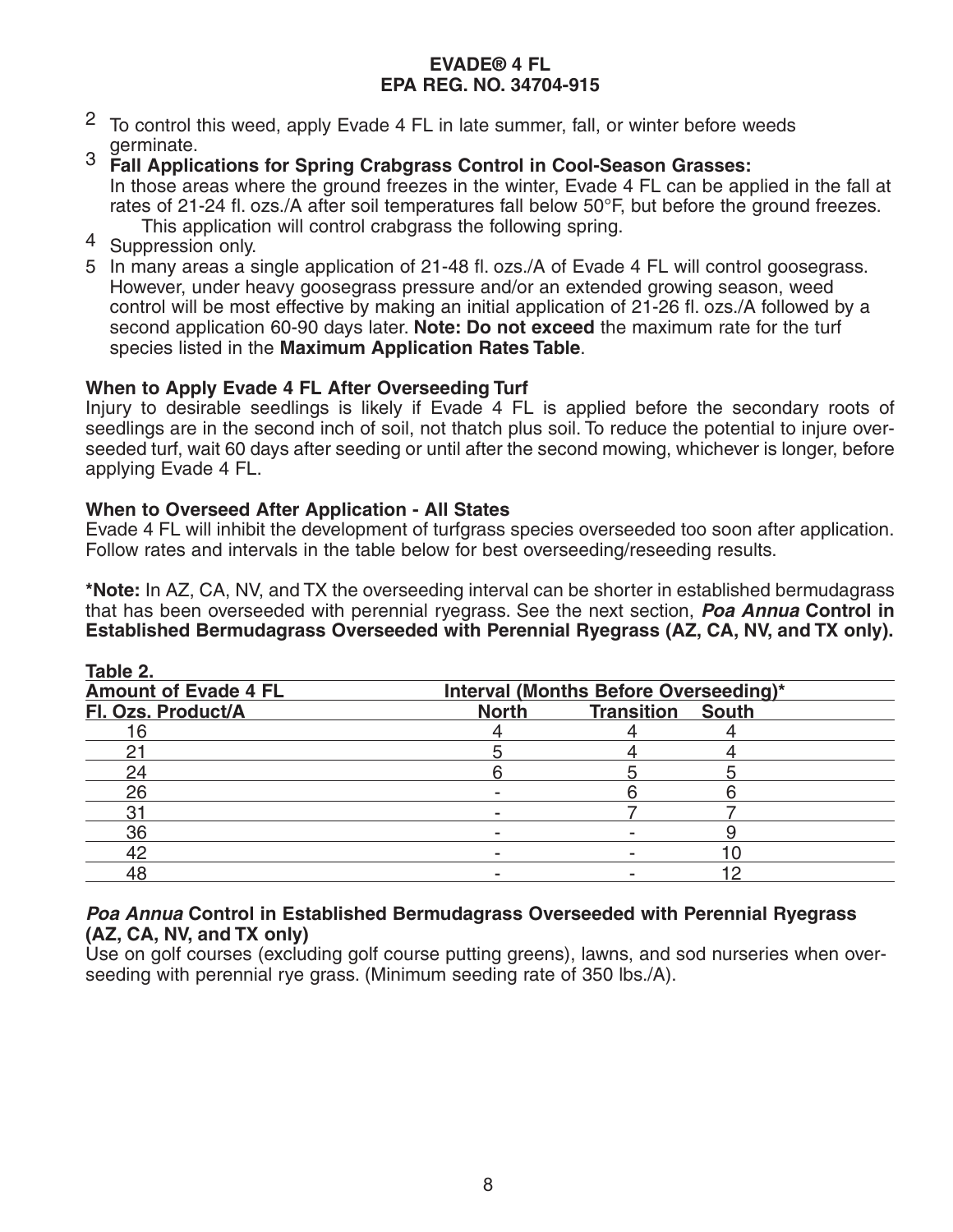**Table 3. How Much Evade 4 FL and When to Apply**

| <b>Amount to apply</b> | <b>When to Apply</b>      | <b>Expected Control</b> | <b>Use Precautions</b>               |
|------------------------|---------------------------|-------------------------|--------------------------------------|
| 12-21 fl.ozs./A*       | <b>First application:</b> | First application       | 1. Some seedling mortality and       |
|                        | 6-8 weeks                 | for $70\%$ or           | temporary reduction in root growth   |
|                        | <b>before</b> ryegrass    | greater control of      | of new seedlings may occur.          |
|                        | overseeding               | Poa annua               | 2. To reduce the potential for       |
|                        |                           |                         | seedling mortality maintain a moist  |
|                        | <b>Second</b>             | Second                  | seedbed with light, frequent         |
|                        | application: 4-8          | application may         | irrigation.                          |
|                        | weeks after               | enhance control         | 3. Make no more than 2               |
|                        | overseeding or            |                         | applications per year for this use,  |
|                        | when perennial            |                         | and do not exceed a total of         |
|                        | ryegrass roots            |                         | 27 fl. ozs./A per year.              |
|                        | are in the second         |                         | 4. Do not make a second              |
|                        | inch of soil              |                         | application if any injury to the     |
|                        |                           |                         | ryegrass is observed after the first |
|                        |                           |                         | application.                         |
|                        |                           |                         | 5. Do not make a second              |
|                        |                           |                         | application unless the product was   |
|                        |                           |                         | first applied before overseeding.    |

\*The amount of Evade 4 FL to apply depends upon: the length of residual control desired (the higher the application rate, the longer the control). Note: The higher the rate, the greater the potential for seedling mortality.

## **ORNAMENTALS (CONTAINER, FIELD AND LANDSCAPE GROWN, INCLUDING CHRISTMAS TREE FARMS), RIGHTS-OF-WAY, GROUNDS OF UTILITIES, AND UNGRAZED FENCE ROWS**

Evade 4FL may be applied to soil surfaces for preemergence control of many grass and broadleaf weeds:

- Around ornamental shrubs, trees, established perennial vegetation and wildflower plantings;
- On or surrounding managed rights-of-way for transportation systems including roadways, roadsides, railways, and equipment yards;
- On grounds of utilities such as power substations, tank farms, pumping stations, parking and storage areas:
- On ungrazed fence rows.

#### **Application, Timing, and Information Evade 4 FL:**

- 1. Will not control emerged weeds.
- 2. May be applied to newly-transplanted and established ornamentals as a broadcast or over-the-top spray.
- 3. Is most effective when applied to soil free of clods, weeds, and debris such as leaves and mulch.
- 4. Is most effective when the product is activated in the soil before weed seeds germinate and within 14 days after application.
- 5. Is activated when the treated area receives at least 0.5 inch of irrigation or rainfall, or shallow (1 to 2 inches) mechanical incorporation.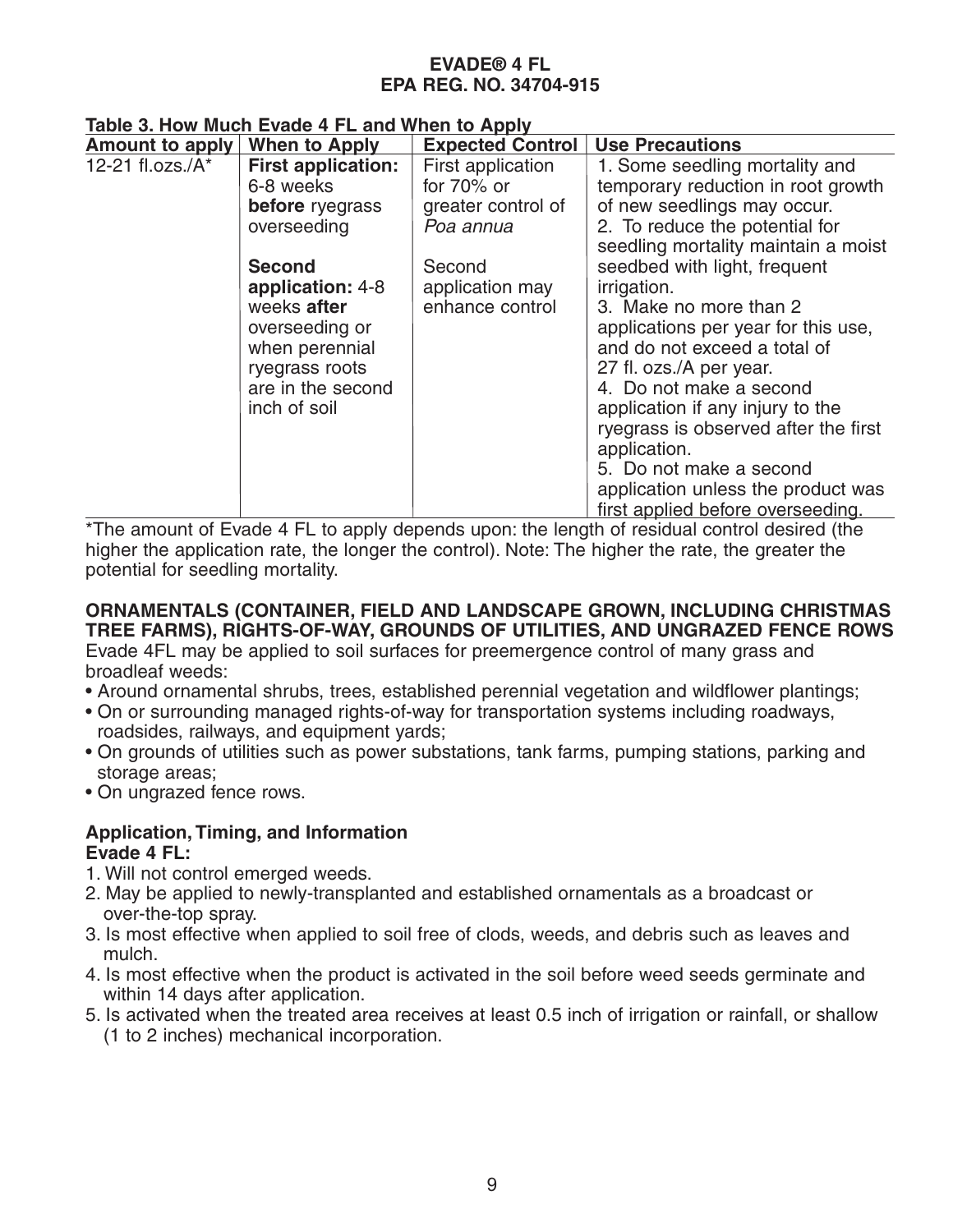## **Use Precautions**

#### **To reduce injury potential:**

- 1. Direct application of Evade 4 FL to rapidly growing tissue or buds may injure desirable plants. In the spring when buds are rapidly growing and expanding, over-the-top application of Evade 4 FL may injure new growth of desirable plants, however, these effects are temporary. To reduce the possibility of injury at this time, wait to apply Evade 4 FL over the top of newly emerged vegetation until it has hardened off, unless your experience indicates that the ornamental plant will not be injured by the over-the-top application.
- 2. After application immediately apply overhead irrigation to the foliage to wash Evade 4 FL from plant surfaces onto soil (watering the foliage of plants before application may improve the washing process).

| Site                          | <b>Application Instructions</b>                                           |  |  |
|-------------------------------|---------------------------------------------------------------------------|--|--|
| Newly-Transplanted            | 1. Delay application until soil has settled around transplants.           |  |  |
| <b>Container or Field</b>     | 2. Water transplants thoroughly before application.                       |  |  |
| <b>Nursery Stock</b>          | 3. Apply after cuttings form roots and are established.                   |  |  |
|                               | 4. To avoid inhibition of the tissue union, apply before budding/grafting |  |  |
|                               | or after buds/grafts have taken.                                          |  |  |
| <b>Established Container,</b> | 1. Apply at any time as a broadcast, over-the-top, or directed spray.     |  |  |
| Field Nursery Stock, or       |                                                                           |  |  |
| <b>Landscape Plants</b>       |                                                                           |  |  |
| Landscape (or                 | 1. Apply as a broadcast, over-the-top, or as a directed spray.            |  |  |
| <b>Ornamental</b> ) Plantings | 2. Delay applications to newly transplanted ornamentals until soil has    |  |  |
|                               | settled around transplants.                                               |  |  |
| <b>Bare Ground</b>            | 1. Apply to soil (including mulch, gravel, wood chips, or other           |  |  |
| Application for               | permeable base) upon which containerized ornamentals are placed.          |  |  |
| <b>Container Placement</b>    | 2. After Evade 4 FL is applied, perform shallow cultivation or hand       |  |  |
|                               | weeding only, to avoid disturbing the herbicide barrier.                  |  |  |
| In Shadehouses and            | 1. After Evade 4 FL is applied, uncovered polyhouses must remain          |  |  |
| <b>Uncovered Polyhouses</b>   | open for at least 7 days and ornamentals must receive 2 irrigations       |  |  |
|                               | totaling at least 1/2 inch of water before covering.                      |  |  |
| Ornamental Bulbs and          | 1. Evade 4 FL may be applied to bulbs or perennial wildflower species     |  |  |
| <b>Perennial Wildflower</b>   | listed in the section. Apply before or after bulbs emerge but before      |  |  |
| <b>Plantings</b>              | bulbs bloom and weeds emerge.                                             |  |  |
|                               | 2. In wildflowers, a postemergence herbicide labeled for wild flowers     |  |  |
|                               | may be needed to control weeds that have already emerged.                 |  |  |

## **Table 4. Ornamental and Christmas Tree Farms - Application Sites and Instructions Site Application Instructions**

#### **Table 5. How Much Evade 4 FL and When to Apply - Ornamentals**

| <b>Amount to Apply</b><br>(Broadcast)*                          | When to Apply                                                                 | <b>Comments/Instructions</b>                                                                                                                                                                       |
|-----------------------------------------------------------------|-------------------------------------------------------------------------------|----------------------------------------------------------------------------------------------------------------------------------------------------------------------------------------------------|
| 21-48 fl. ozs./A<br>or<br>$0.5 - 1.1$ fl. ozs./1,000<br>sq. ft. | In fall or spring before<br>weeds germinate or<br>after weeds are<br>removed. | 1. Use the higher rate for longer control.<br>2. Evade 4 FL may be applied more than<br>once per year as long as the total amount<br>of product applied does not exceed<br>48 fl. ozs./A per year. |

**\*Note:** For band application, calculate amount per acre:

Band width in inches  $x$  broadcast rate = amount to apply/acre of field Row width in inches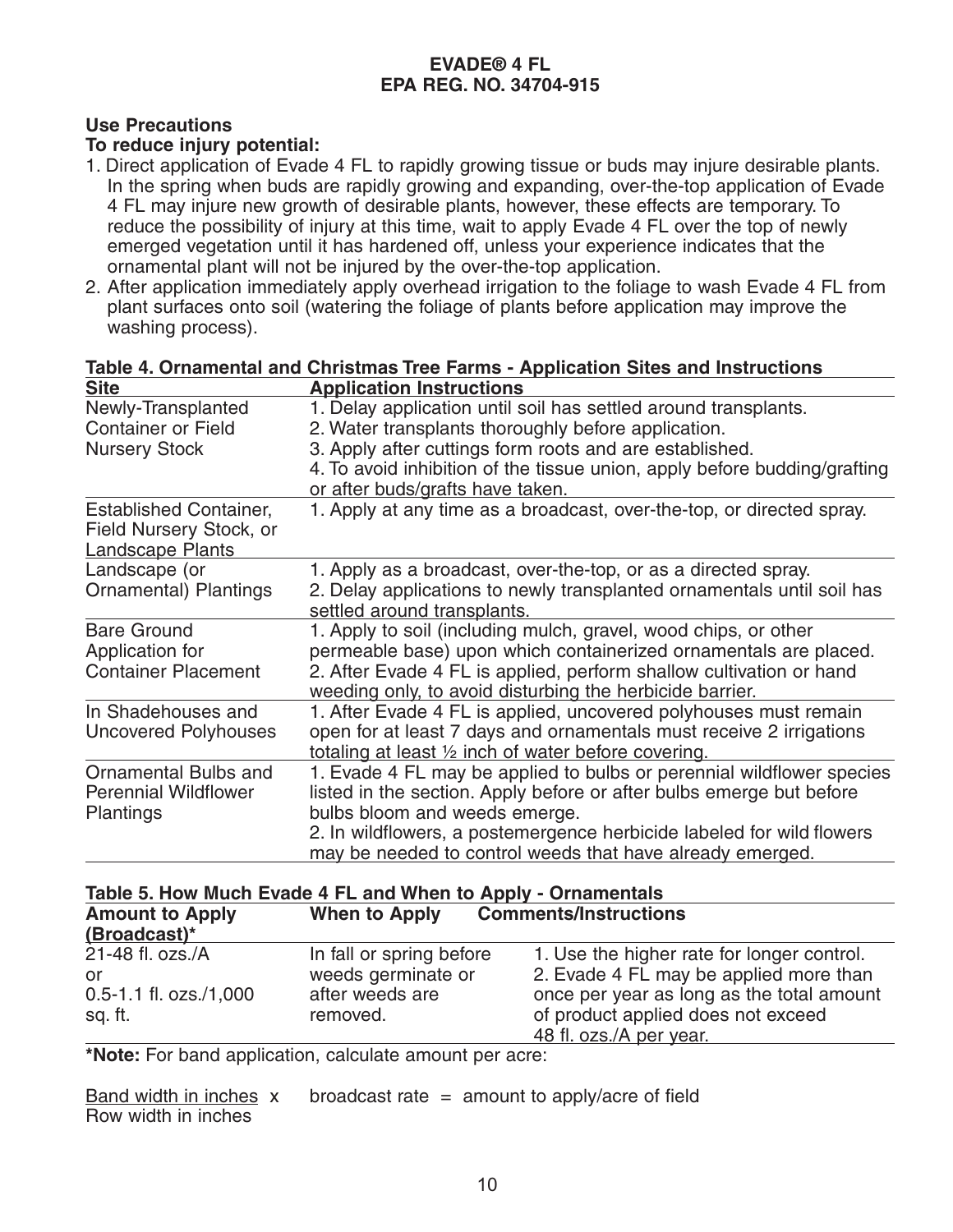|            | <b>Approximate Equivalent -</b> |                          |  |
|------------|---------------------------------|--------------------------|--|
| Fl. ozs./A | Fl. ozs./1,000 sq. ft.          | Tablespoons/1,000 sq. ft |  |
|            | ).ხ                             |                          |  |
| Ω.         |                                 | 1.5                      |  |
|            |                                 | ጋ በ                      |  |
|            |                                 | つ つら                     |  |

#### **Table 6. Equivalent Measurements for Evade 4 FL**

## **Tank Mixtures For Use on Ornamentals**

Evade 4 FL may be tank mixed with other registered herbicides listed on this label to provide a broader spectrum of weed control or to control emerged weeds. Tank mixes with Evade 4 FL are for use only in states where the tank mix partner(s), application site and intended use pattern are registered.

Follow the label directions of the tank mix partner(s) for application rates, timing, weeds controlled, tolerant ornamentals, and specific use precautions and/or restrictions. Before combining a tank mix partner in the spray tank, test for compatibility as described on this label.

|  | Table 7. Tank Mix Partners for Evade 4 FL on Ornamentals |
|--|----------------------------------------------------------|
|  |                                                          |

| <b>Product</b>                                                                                                  | <b>Precautions/Instructions</b>                                                                                                                                                                                                                                                                                                                                                                                                                                                                                                                                                                                                                                       |
|-----------------------------------------------------------------------------------------------------------------|-----------------------------------------------------------------------------------------------------------------------------------------------------------------------------------------------------------------------------------------------------------------------------------------------------------------------------------------------------------------------------------------------------------------------------------------------------------------------------------------------------------------------------------------------------------------------------------------------------------------------------------------------------------------------|
| Goal <sup>®</sup> (use on conifers only)                                                                        | 1. Mix with Evade 4 FL for postemergence control of certain<br>broadleaf weeds including malva and filaree.                                                                                                                                                                                                                                                                                                                                                                                                                                                                                                                                                           |
| Gallery <sup>®</sup> , Princep <sup>®</sup> or other<br>atrazine-based products,<br>Pennant MAGNUM®             | See product labels for weed spectrum and tolerant<br>ornamentals.                                                                                                                                                                                                                                                                                                                                                                                                                                                                                                                                                                                                     |
| Mad Dog®, Touchdown Pro®,<br>Roundup <sup>®</sup> or other<br>glyphosate-based products,<br>Finale <sup>®</sup> | 1. These nonselective tank mix herbicides control many<br>emerged annual broadleaves and grasses.<br>2. Take extreme care to prevent tank mixtures with these<br>partner products from contacting the foliage and stems of<br>turfgrass, trees, shrubs, or other desirable vegetation because<br>desirable vegetation may be severely injured or killed.<br>Apply these tank mixtures as a directed spray and use a shield<br>to prevent spray from contracting foliage of desirable plants.<br>3. Following instructions on the tank mix partner's label, delay<br>irrigation of the treated area to allow time for the herbicide to<br>be absorbed by weed foliage. |

#### **Tolerant Ornamental Species**

The species listed below in Table 8 are tolerant to Evade 4 FL. Evade 4 FL may be used for application, except in CA, to the species in Table 9. Evade 4 FL may be applied over the top of the listed species. The species that are not tolerant to Evade 4 FL when grown in containers are indicated.

When plants are under stress (such as heat, drought, or frost damage), some cultivars of listed plants may be sensitive to Evade 4 FL.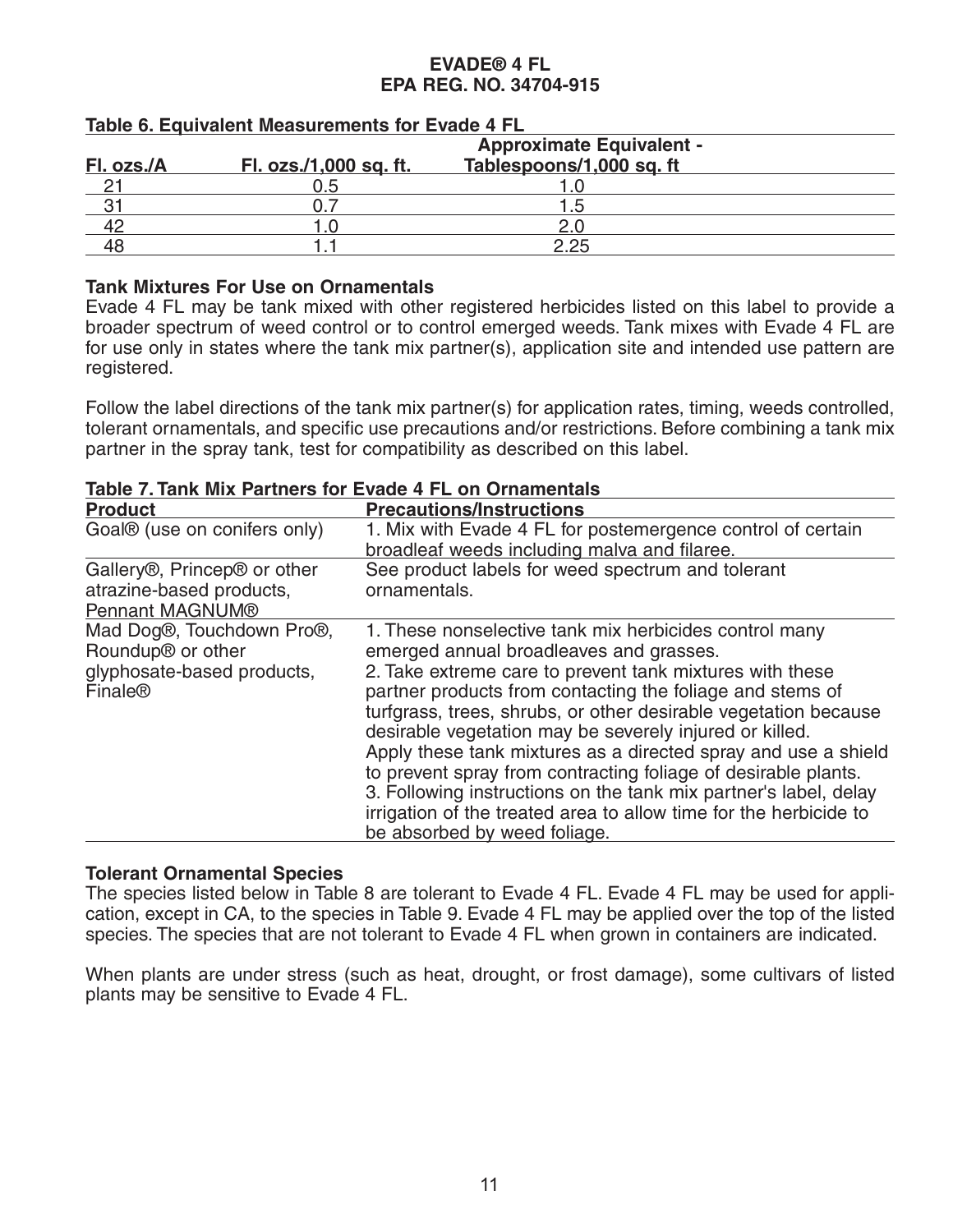| Table 8. Tolerant Ornamental Species - All States |                                              |
|---------------------------------------------------|----------------------------------------------|
| <b>Scientific Name</b>                            | <b>Common Name</b>                           |
| Abies spp.                                        | Fir species ** (Balsam, Fraser, Noble, etc.) |
| Acer palmatum                                     | Japanese Maple                               |
| Acer platinoides                                  | Norway Maple                                 |
| Actinida chinensis                                | Kiwi*                                        |
| Agapanthus africanus                              | Lily-of-the-Nile (African Lily)              |
| Arctostaphylos densiflora                         | Vine Hill Manzanita                          |
| Arctotheca calendula                              | Cape Weed                                    |
| Aucuba japonica                                   | Japanese Aucuba                              |
| Berberis gladwynensis                             | <b>Barberry</b>                              |
| Berberis julianae                                 | <b>Wintergreen Barberry</b>                  |
| <b>Berberis mentorensis</b>                       | <b>Mentor Barberry</b>                       |
| Berberis thunbergii                               | Japanese Barberry                            |
| Berberis verruculosa                              | <b>Warty Barberry</b>                        |
| Buxus microphylla                                 | Japanese Boxwood                             |
| Callistemon viminalis                             | <b>Weeping Bottlebrush</b>                   |
| Calluna vulgaris                                  | <b>Scotch Heather</b>                        |
| Carpobrotus edulis                                | Hottentot Fig (Ice Plant)                    |
| Cassia artemisioides                              | <b>Feathery Cassia</b>                       |
| Ceanothus rigidus                                 | <b>Wild Lilac</b>                            |
| Chamaecyparis pisifera                            | <b>False Cypress</b>                         |
| Cleyera japonica                                  | Cleyera                                      |
| Citrus spp.                                       | Citrus species*                              |
| Cornus florida                                    | <b>Flowering Dogwood</b>                     |
| Cornus stolonifera                                | American Dogwood                             |
| Cortaderia selloana                               | Pampas Grass                                 |
| Cotoneaster apiculatus                            | <b>Cranberry Cotoneaster</b>                 |
| Cotoneaster buxifolius                            | Cotoneaster                                  |
| Cotoneaster dammeri                               | <b>Bearberry Cotoneaster</b>                 |
| Cotoneaster microphyllus                          | Rockspray Cotoneaster                        |
| <i>Crataegus</i> spp.                             | Hawthorne                                    |
| <b>Cupressus sempervirens</b>                     | Italian Cypress                              |
| Delosperma alba                                   | <b>White Trailing Ice Plant</b>              |
| Dodonea viscosa                                   | Hop Bush                                     |
| Elaeagnus pungens                                 | Silverberry                                  |
| Euonymus fortunei                                 | Wintercreeper                                |
| Euonymus japonica                                 | Japanese Spindle Tree (Evergreen Euonymus)   |
| Euonymus kiautschovicka                           | <b>Spreading Euonymus</b>                    |
| Fatsia japonica                                   | Japanese Aralia                              |
| Forsythia intermedia                              | <b>Border Forsythia</b>                      |
| Forsythia viridissima                             | Greenstem Forsythia                          |
| Gardenia jasminoides                              | Gardenia, Cape-Jasmine                       |
| Gladiolus spp.                                    | Gladiolus species***                         |
| Hedera helix                                      | English Ivy                                  |
| <b>Hibiscus</b>                                   | Rose of Sharon**                             |
| <b>Hibiscus Rosa-sinensis</b>                     | <b>Chinese Hibiscus**</b>                    |
| llex cornuta                                      | Chinese Holly**                              |
| llex crenata                                      | Japanese Holly                               |
| llex opaca                                        | <b>American Holly</b>                        |
| llex pernyi                                       | Holly                                        |
| Ilex vomitoria                                    | <b>Yaupon Holly</b>                          |
|                                                   |                                              |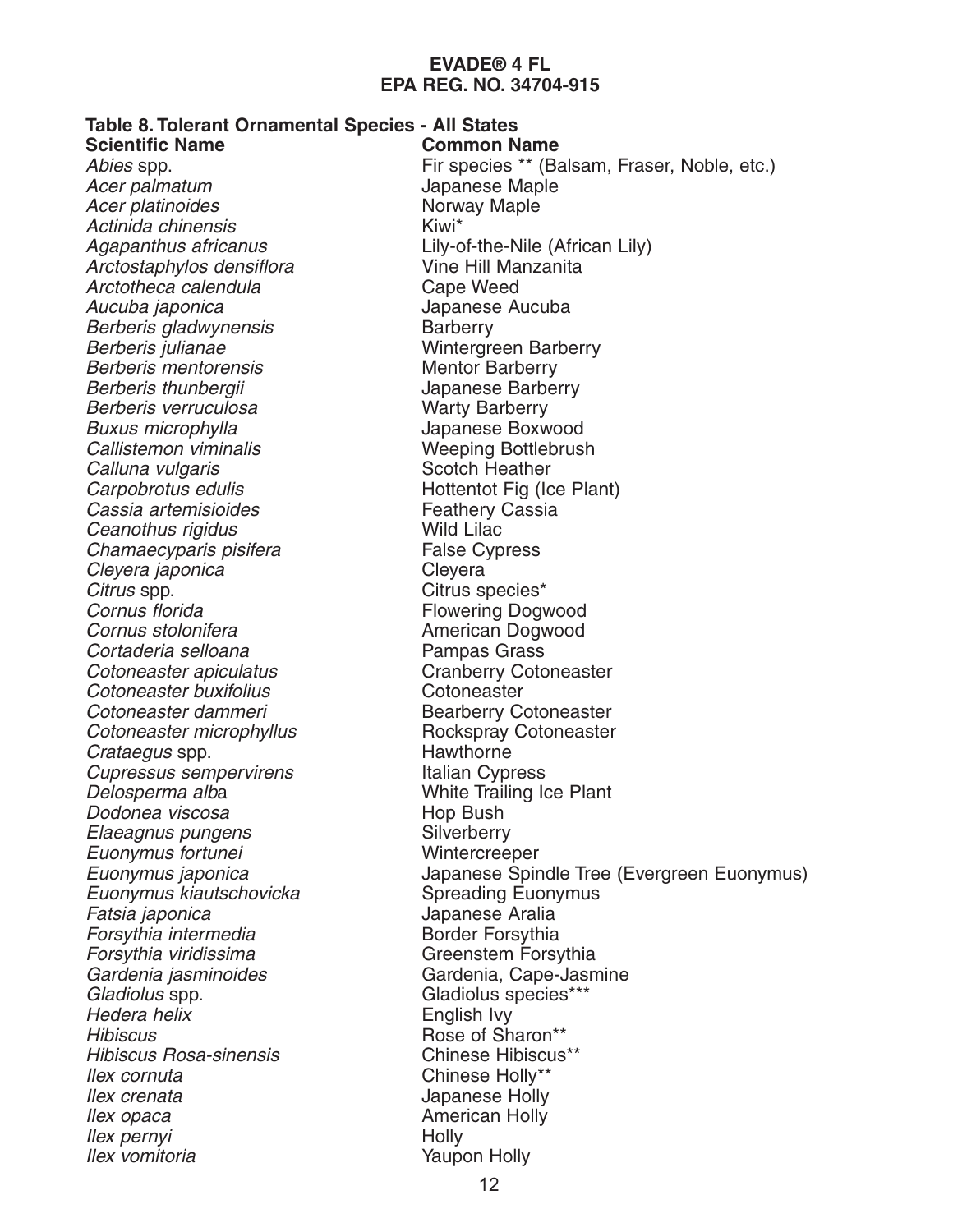#### **Scientific Name Common Name**

Iris spp. The line of the line of the line species\*\* Jasminium nudiflorum Winter Jasmine Juniperus chinensis Chinese Juniper Juniperus conferta Shore Juniper Juniperus horizontalis Creeping Juniper Juglans spp. Walnut\* Justicia brandegeana Shrimp plant Lagerstromia indica<br>
Liqustrum amurense in European Crape Myrtle<br>
Amur Privet Ligustrum amurense<br>
Ligustrum iaponicum<br>
Ligustrum iaponicum<br>
Amur Bapanese Privet Ligustrum japonicum Ligustrum lucidum<br>
Ligustrum lucidum<br>
Liriope muscari<br>
Compare Control Big Blue Lillyturf Lonicera japonica **Japanese Honeysuckle** Lonicera tatarica **Tatarian Honeysuckle** Magnolia spp. **Magnolia** species<sup>\*\*</sup> Maleophora luteola **Ice Plant** Malus spp.  $\blacksquare$ Nandina domestica eta erreferentzia herreferentzia herreferentzia herreferentzia herreferentzia herreferentzia Narcissus spp. Narcissus species\*\* Nerium spp.<br>Olea europaea de controller de Clive\* Olea europaea Ophiopogon japonicus Mondo Grass\*\* Osteospermum fruiticosum<br>
Trailing African Daisy Oxydendrum arboreum Sourwood Persea americana anti-americana anti-americana anti-americana anti-americana anti-americana anti-americana anti-Photinia fraseri **Frasier's Photinia (Redtip)** Pieris japonica **Lily-of-the-Valley Shrub** Pinus brutia Calabrian Pine Pinus canariensis Canary Island Pine Pinus elliottii Slash Pine Pinus halepensis and a control and the Aleppo Pine Pinus nigra<br>
Pinus palustrus<br>
Pinus palustrus<br>
Australian Black Pine Pinus palustrus Pinus radiata Monterey Pine Pinus strobus<br>
Pinus svlvestris<br>
Pinus svlvestris<br>
Cotch Pine Pinus sylvestris Pinus taeda **Loblolly** Pine Pinus thunbergiana<br>
Pinus virginiana<br>
Pinus virginiana<br>
Virginia Pine Pinus virginiana Pistacia spp.<br>
Pistachio\* Pittosporum rhombifolium Cueensland Pittosporum Pittosporum rhombifolium Pittosporum tobira Japanese Pittosporum Podocarpus macrophyllus and the Suppanese Yew<br>Prunus laurocerasus contractions of the Huglish Laurel Prunus laurocerasus Pseudotsuga menziesii alas Douglas Fir\*\*<br>Pyracantha coccinea album - Firethorn Scarlet Pyracantha coccinea Pyracantha fortuneana Firethorn Pyracantha koidzumii Firethorn Pyrus spp. Bradford Pear spp.

**Big Blue Lillyturf** Picea spp. Spruce species\*\*(Colorado Blue, Norway, etc.) Prunus spp. Almond, Apricot, Nectarine, Peach, Plum and Prune\*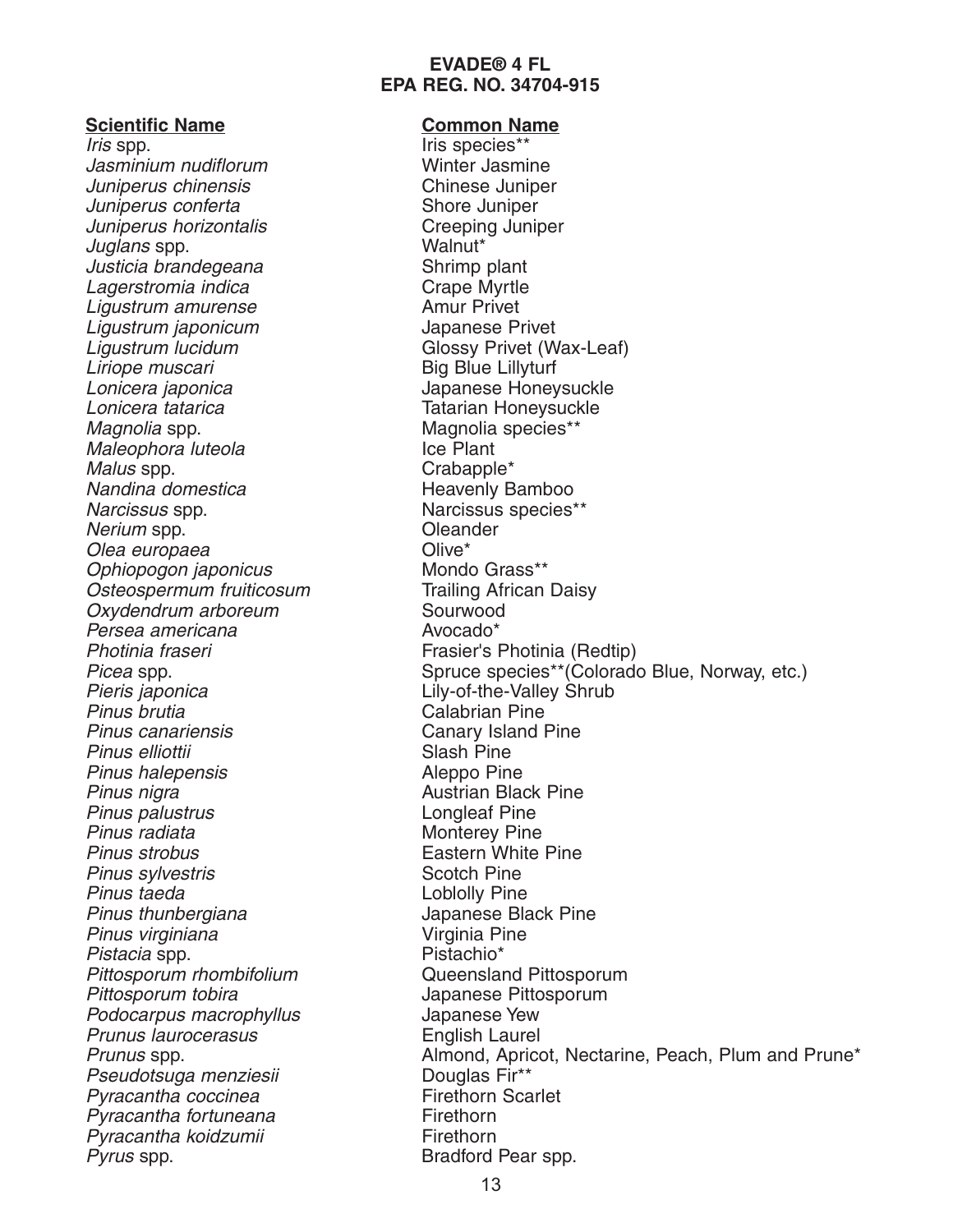**Scientific Name Common Name** Quercus rubra<br>
Baphiolensis indica<br>
Baphiolensis indica<br>
Oak species<br>
Indian Hawthorn Raphiolepsis indica Rhododendron (Including Azalea) 'Coral Bells'

Rosa banksiae Charles Cady Bank's Rose<br>Rosmarinus officinalis Charles Charles Rosemary\* Rosmarinus officinalis<br>
Rumohra adiantiformis<br>
Rumohra adiantiformis Rumohra adiantiformis Santolina virens Sedum album Stonecrop Syzygium paniculatum Japanese Boxcherry Taxus cuspidata Japanese Yew Taxus media Thuia occidentalis **American Arborvitae** Trachelospermum asiatum Star Jasmine Tsuga canadensis Canada Hemlock Tulipa spp. Tulip species Viburnum japonicum<br>Viburnum odoratissimum Muslim Sweet Viburnum Viburnum odoratissimum Viburnum plicatum<br>
Viburnum rigidum<br>
Viburnum rigidum<br>
Viburnum rigidum Viburnum tinus Laurustinus Viburnum trilobium Cranberry Bush Viburnum wrightii Leatherleaf Viburnum Vinca major vinca vinca Vinca minor **Dwarf Periwinkle** Vitis spp. Grape\* Weigela florida Old Fashioned Weigela Yucca aloifolia and Spanish Bayonet<br>Yucca filamentosa and Succa Adam's Ne \*Do not use on food producing trees, vines, or plants.

'Formosa' 'Hino-crimson' 'P.IM' 'Roseum Elegans'

**Canary Island Viburnum** Yucca, Adam's Needle

\*\*Not for use on container grown plants.

#### **Table 9. Tolerant Ornamental Species/Varieties - All States Except CA Scientific Name**

Abelia grandiflora **Abelia:** Sherwood Achillea spp. The Contract of Contract Contract Contract Contract Contract Contract Contract Contract Contract Contract Contract Contract Contract Contract Contract Contract Contract Contract Contract Contract Contract Con Agapanthus orientalis Anemone hybrida and a Japanese Anemone Aster x frikartii Athyrium filix-femina Lady Fern; Fern Lady Bergenia cordifolia Boltonia asteroids Snowbank

Akebia quintata Five-leaf or Chocolate Vine<br>Allium cernuum Carlos Chotos Lady's Leek, Nodding Onior Lady's Leek, Nodding Onion Aquilegia spp. **Aquilegia:** Red and Gold Artemisia spp. The Community Community Community Wormwood; Silver Mound, Castle Aster spp. **Aster: Bonny Blue, Purple Dome** 

Begonia spp. Fibrous Begonia: Hardy Grandis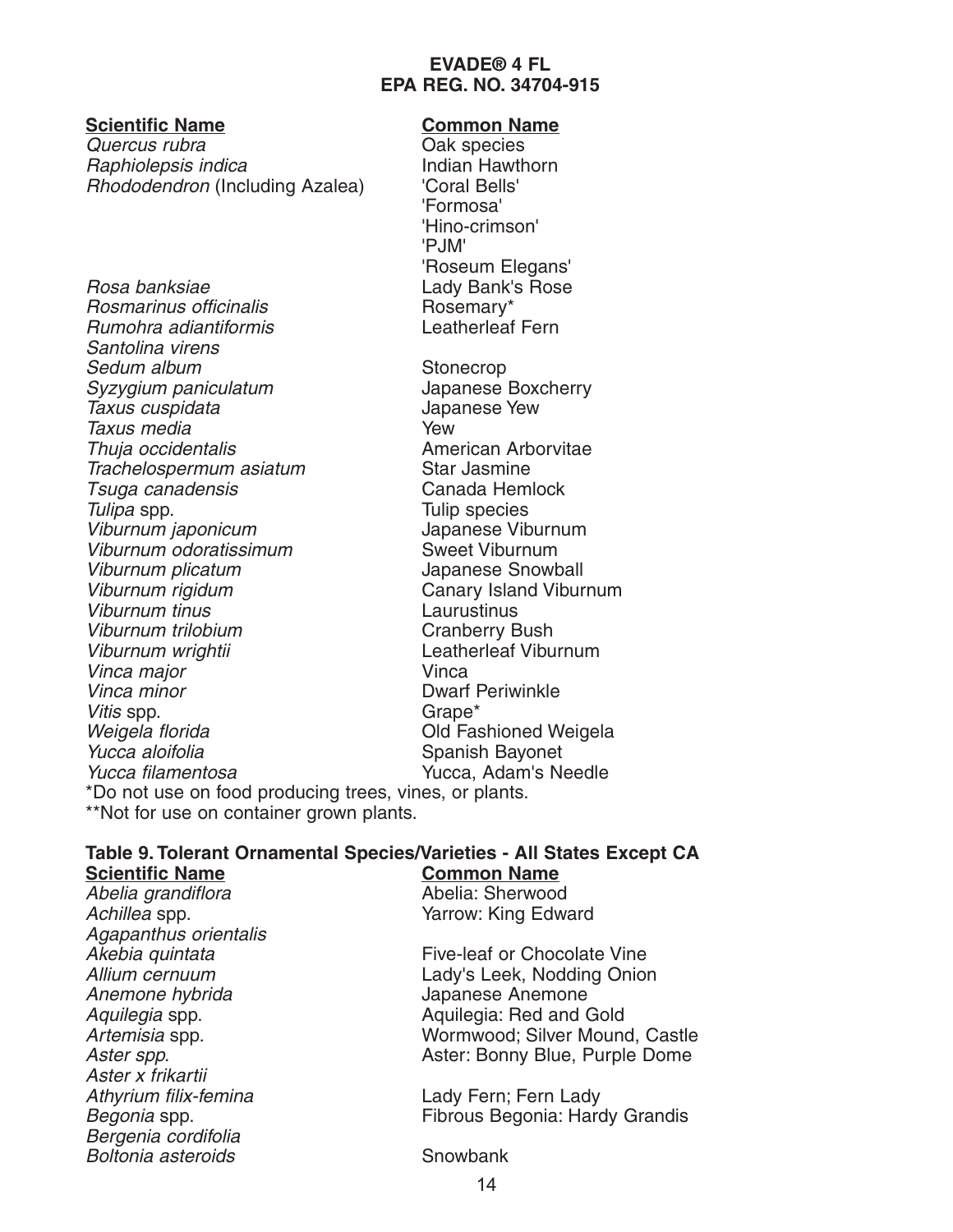**Scientific Name**<br> *Bougainvillea* spp. Bougainvillea Bougainvillea spp. Callistemon citrinus Crimson Bottlebrush Ceratostigma plumbaginoides Chrysanthemum nipponicum Crocosmia spp. Lucifer Delosperma spp. Delphinium spp. Community Communications (Delphinium spp. community Communications Communications Communicatio<br>
Dianthus deltoides
Communication Communication (Dianthus, Maiden Dianthus gratianopolitanus Cheddar Pink Echinacea purpurea Coneflower, Purple; Magnus<br>
Forsythia suspena<br>
Coneflower, Purple; Magnus Forsythia suspena Gaura spp. Gentiana dahurica Gentian Geranium cinereum Cranesbill Gypsophila repens Baby's Breath Helianthemum spp. Sunrose Hibiscus spp. Mallow; Disco Belle White Hosta plantaginea eta beraika hosta, Plantain Lily (Fragrant)<br>Hosta sieboldiana eta hosta, 'Searsucker' Houttuynia cordata var. variegata Hydrangea macrophylla Bigleaf Hydrangea Inula ensifolia Iris ensata Sword-Leaved Iris; Jodlesong Iris siberica<br>
Juniperus davurica<br>
Juniperus davurica<br>
Siberian Iris; Cabernet Juniperus davurica Lagerstromia indica x fauriei Crape Myrtle; Tuscarora<br>Lantana montevidensis Crape Weeping Lantana Lantana montevidensis Lavender spp. The Cavender; Munstead Leontopodium alpinum<br>
Ligustrum sinense<br>
Chinese P Lilium spp. Lily: Jazz Liriope muscari var. variegata Liriope, Variegated Liriope spicata Liriope, Creeping Lobelia cardinalis Cardinal Flower, Indian Pink Loropetalum chinense Burgundy Lythrum spp. Loosestrife; Modern Pink Miscanthus sinensis **Wiscanthus** Silberfeder\*\* **Oenothera missourensis** Evening Primrose<br> **Change Communishm** Communism Communism Calse Paeonia suffruticosa<br>
Pennisetum setaceum<br>
Pennisetum setaceum<br>
Tountain Gi Perovskia atriplicifolia Physostegia virginiana and Dragonhead, False; Vivid<br>Quercus shumardii and Dak, Shumard's Red

Buddleia davidii **Butterfly-Bush (Dwarf Blue)**; Royal Red Campanula carpatica Tussock Bellflower; (White Clips) Campis x tagliabuana Trumpet Creeper, Trumpet Flower, Madame Galen

Coreopsis spp. Coreopsis (Calliopsis): Early Sunrise, Moonbeam<br>Crocosmia spp. Coreopsis (Calliopsis): Early Sunrise, Moonbeam Dianthus, Maiden Pinks 'Zing' Gaillardia spp. Gaillardia, Blanket Flower: 'Goblin'

Hemerocallis spp. The Constanting Daylily: Aztec Gold, Stella De Oro, Tender Love<br>Heucherella spp. The Coral Bell: Bridget Bloom Coral Bell; Bridget Bloom Hosta, 'Searsucker'

Chinese Privet; Variegata Osmanthus (False Holly): Gulf Tide Fountain Grass (Dwarf)\*\*

**Oak, Shumard's Red**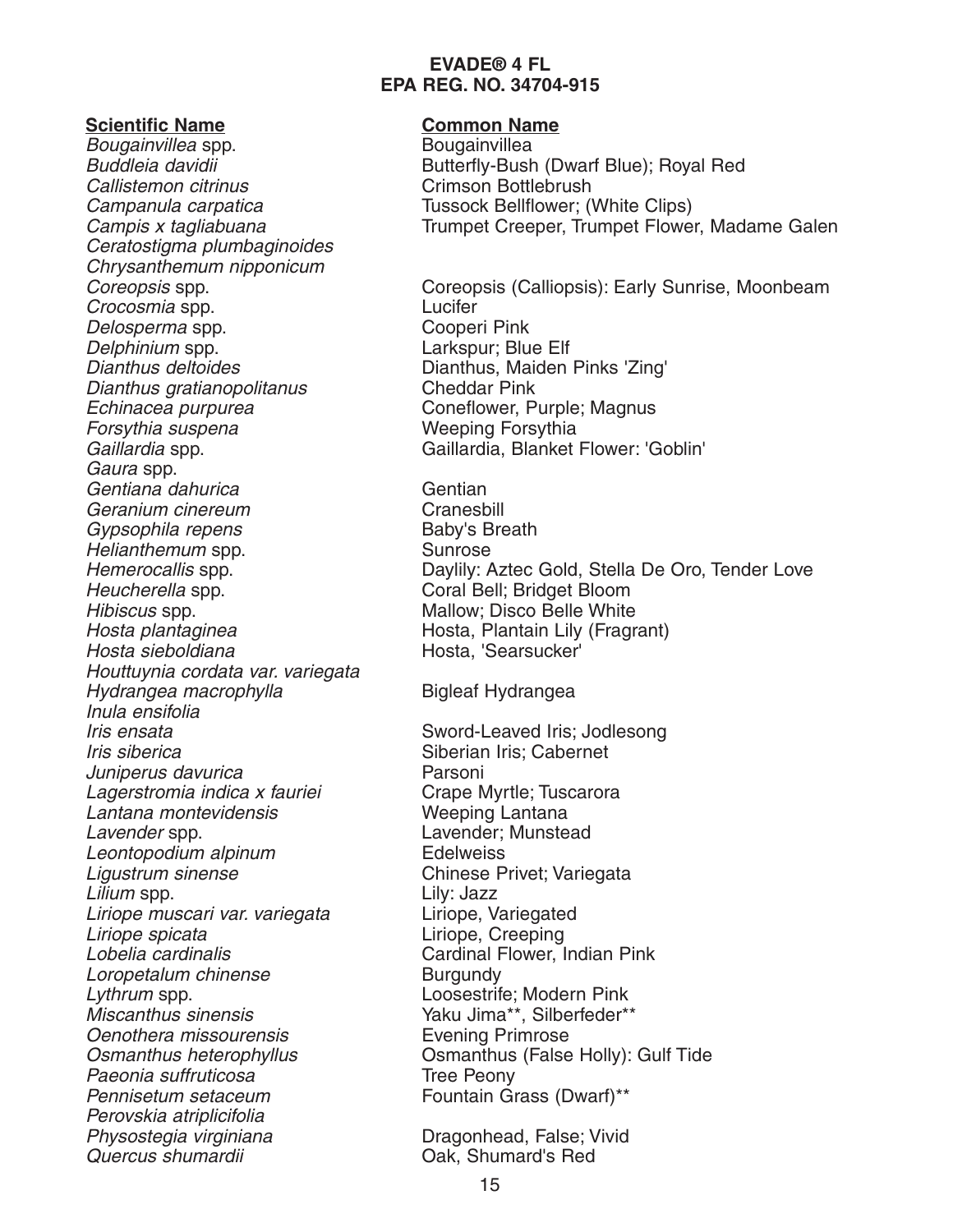**Scientific Name Common Name** Raphiolepsis umbellata Rhododendron (including Azalea) 'Delaware Valley White'

Scabiosa spp. **Example 3** Pincushion Flower Sedum cauticola Sedum cauticola Sedum dasyphyllum Stonecrop Sedum spurium Stonecrop; Dragon's Blood Spiraea bumalda<br>Spirea: Anthony Waterer<br>Syzygium paniculatum<br>Australian Brushcherry Syzygium paniculatum Teucrium spp. Germander Thalictrum dipterocarpum Meadow Rue Viburnum suspensum and a series are a Arrowood Viburnum

'Flame Creeper' 'Girard Crimson' 'George L. Tabor' 'Wakeiebisu' 'White Gumpo' Redbeckia spp. The Suite of Black-Eyed Susan: Goldstrum<br>Saxifraga spp. Saxifrage; Purple Dome Saxifrage; Purple Dome Veronica spp. Veronica, Speedwell; Sunny Border

\*\* Not for use on container grown plants.

## **NEW PLANTINGS, REPLANTING AND ROTATIONAL PLANTINGS**

Nursery, landscape, or non-cropped land areas treated with Evade 4 FL should be rotated only to ornamental species listed on this label for 1 year following application unless the following test has shown species safety:

Before planting a species not listed on this label, it is recommended that several test strips of an indicator plant such as wheat, sorghum or corn be sown into the treated area. If the indicator plants germinate and grow normally to a height of 12 inches with normal root development, it is safe to plant.

In areas disturbed by new plantings or replanting of labeled species, it may be necessary to retreat exposed soil to maintain satisfactory weed control, but do not apply more than 48 fl. ozs./A per year.

## **CHEMIGATION INSTRUCTIONS – OVERHEAD SPRINKLER IRRIGATION APPLICATION**

- Apply this product only through an overhead sprinkler irrigation system. Do not apply this product through any other type of irrigation system.
- Crop injury, lack of effectiveness, or illegal pesticide residues in the crop can result in non-uniform distribution of treated water. If you have questions about calibration, contact State Extension Service specialists, equipment manufacturers, or other experts.
- To avoid injury to foliage, make sure foliage is sufficiently wet before application or adequate irrigation is applied after application.
- If sprinkler distribution patterns overlap excessively, injury to leatherleaf ferns and other ornamentals may result.
- Do not connect an irrigation system (including greenhouse systems) used for pesticide application to public water systems unless pesticide label-prescribed safety devices for public water systems are in place.
- If necessary, a person knowledgeable of the chemigation system and responsible for its operation, or someone under the supervision of the responsible person, shall shut the system down and make necessary adjustments.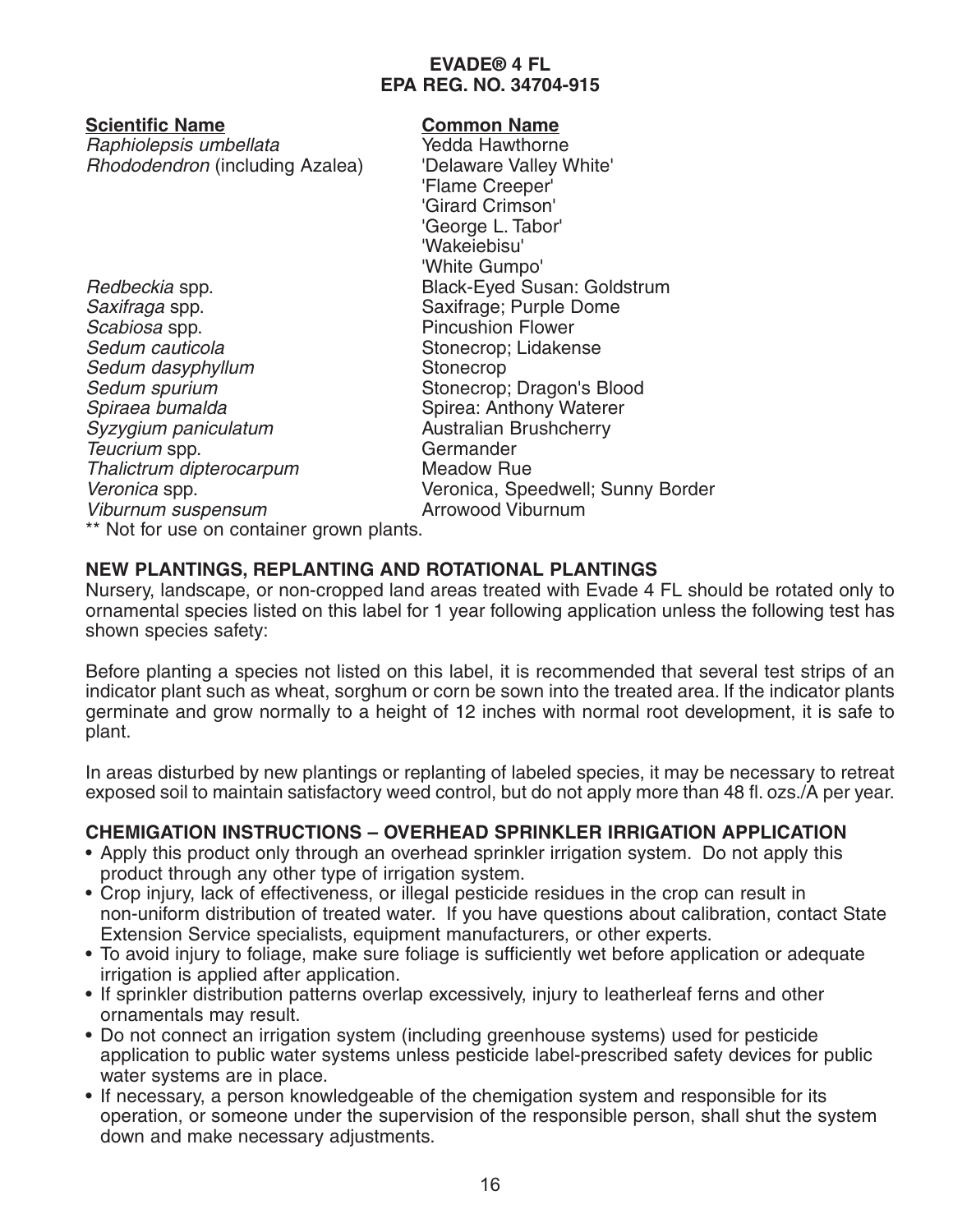## **Operation Instructions**

- 1. The system must contain a functional check valve, vacuum relief valve, and low-pressure drain appropriately located on the irrigation pipeline to prevent water source contamination from backflow.
- 2. The pesticide injection pipeline must contain a functional automatic, quick closing check valve to prevent the flow of fluid back toward the injection pump.
- 3. The pesticide injection pipeline must also contain a functional, normally closed, solenoidoperated valve located on the intake side of the injection pump and connected to the system interlock to prevent fluid from being withdrawn from the supply tank when the irrigation system is either automatically or manually shut down.
- 4. The system must contain functional interlocking controls to automatically shut off the pesticide injection pump when the water pump motor stops.
- 5. The irrigation line or water pump must include a functional pressure switch which will stop the water pump motor when the water pressure decreases to the point where pesticide distribution is adversely effected.
- 6. Systems must use a metering pump such as a positive displacement injection pump (e.g. diaphragm pump) effectively designed and constructed of materials that are compatible with pesticides and capable of being fitted with a system interlock.
- 7. Do not apply when wind speed favors drift beyond the area intended for treatment.
- 8. Prepare a mixture with a minimum of 20 parts of water and 1 part Evade 4FL and inject this herbicide suspension mixture into the overhead system. Injecting a larger volume of a more dilute mixture per hour will usually provide more accurate calibration of metering equipment. Maintain sufficient agitation to keep the herbicide in suspension.
- 9. Before injecting Evade 4FL into the system, run the irrigation system long enough to wet the foliage, then inject Evade 4FL suspension mixture in the pesticide supply tank (see number 8 above) in 1 inch of irrigation water. After the application is complete, continue the irrigation until all residues are washed off the foliage.

## **STORAGE AND DISPOSAL**

**PESTICIDE STORAGE:** Do not contaminate water, food, or feed by storage or disposal. For minor spills, leaks, or other accidental contamination, follow all precautions indicated on this label and clean up immediately. Take special care to avoid contamination of equipment and facilities during clean up and disposal of wastes.

**PESTICIDE DISPOSAL:** Wastes resulting from the use of this product may be disposed of on site or at an approved waste disposal facility.

**CONTAINER DISPOSAL: Nonrefillable container.** Do not reuse this container to hold materials other than pesticides or dilute pesticides (rinsate). After emptying and cleaning, it may be allowable to temporarily hold rinsate or other pesticide-related materials in the container. Contact your state regulatory agency to determine allowable practices in your state. Once cleaned, some agricultural plastic pesticide containers can be taken to a container collection site or picked up for recycling. To find the nearest site, contact your chemical dealer or manufacturer, or contact The Agricultural Container Recycling Council (ACRC) at www.acrecycle.org. If not recycled, then puncture and dispose of in a sanitary landfill, or incineration, or if allowed by state and local authorities, by burning. If burned, stay out of smoke.

**For packages up to 5 gallons: Triple rinse as follows:** Empty the remaining contents into application equipment or a mix tank and drain for 10 seconds after the flow begins to drip. Fill the container ¼ full with water and recap. Shake for 10 seconds. Pour rinsate into application equipment or a mix tank or store rinsate for later use or disposal. Drain for 10 seconds after the flow begins to drip. Repeat this procedure two more times. **Pressure rinse as follows:** Empty the remaining contents into application equipment or a mix tank and continue to drain for 10 seconds after the flow begins to drip. Hold container upside down over application equipment or mix tank or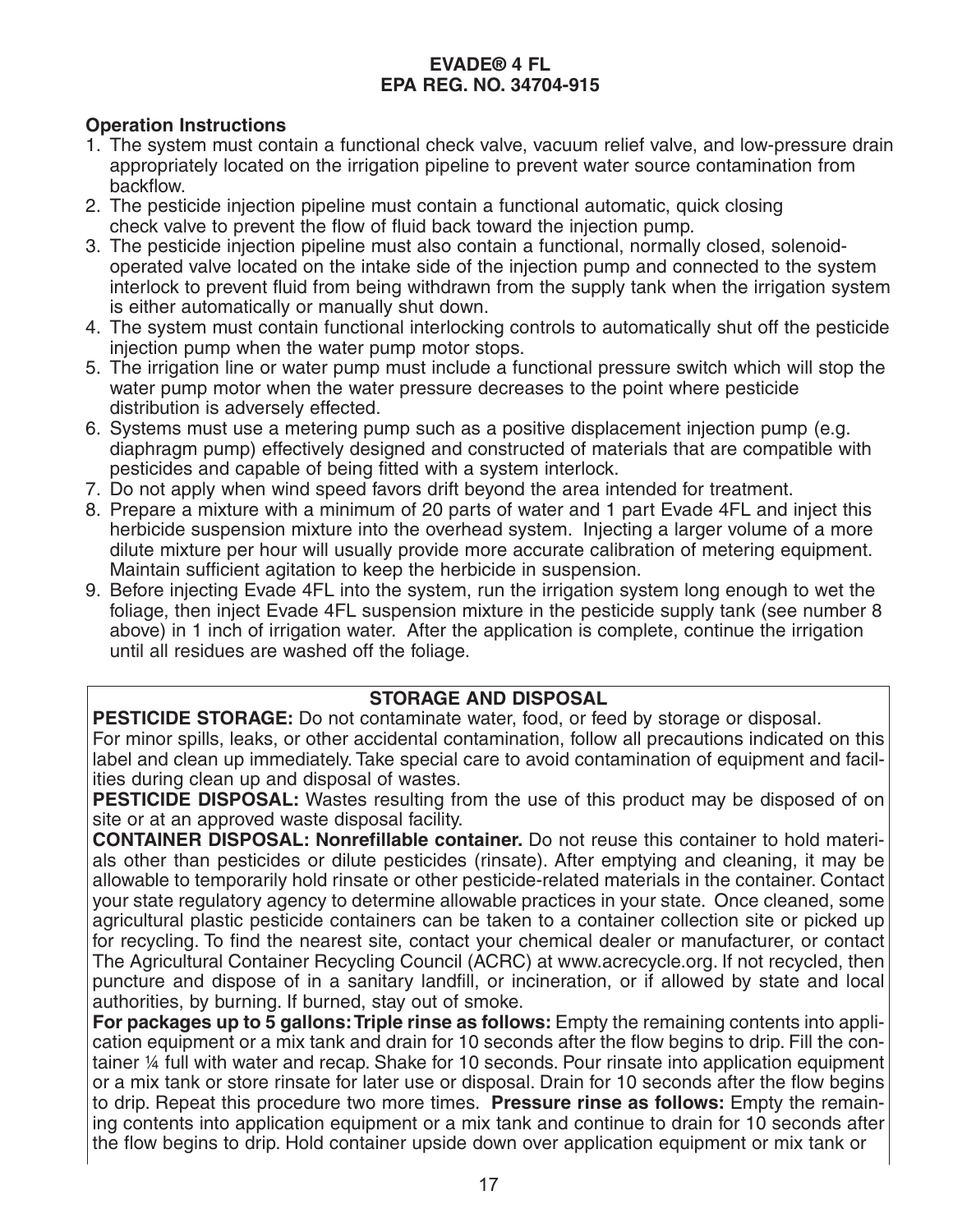#### **Storage & Disposal cont'd.:**

collect rinsate for later use or disposal. Insert pressure rinsing nozzle in the side of the container, and rinse at about 40 PSI for at least 30 seconds. Drain for 10 seconds after the flow begins to drip.

**For packages greater than 5 gallons or 50 pounds: Triple rinse as follows:** Empty the remaining contents into application equipment or a mix tank. Fill the container ¼ full with water. Replace and tighten closures. Tip container on its side and roll it back and forth, ensuring at least one complete revolution, for 30 seconds. Stand the container on its end and tip it back and forth several times. Turn the container over onto its other end and tip it back and forth several times. Empty the rinsate into application equipment or a mix tank or store rinsate for later use or disposal. Repeat this procedure two more times. **Pressure rinse as follows:** Empty the remaining contents into application equipment or a mix tank and continue to drain for 10 seconds after the flow begins to drip. Hold container upside down over application equipment or mix tank or collect rinsate for later use or disposal. Insert pressure rinsing nozzle in the side of the container, and rinse at about 40 PSI for at least 30 seconds. Drain for 10 seconds after the flow begins to drip. **For refillable containers:** Refill this container with pesticide only. Do not reuse this container for any other purpose. Cleaning the container before final disposal is the responsibility of the person disposing of the container. Cleaning before refilling is the responsibility of the refiller. To clean the container before final disposal, empty the remaining contents from this container into application equipment or mix tank. Fill the container about 10 percent full with water. Agitate vigorously or recirculate water with the pump for 2 minutes. Pour or pump rinsate into application equipment or rinsate collection system. Repeat this rinsing procedure two more times.

This is a refillable container that must be returned to an authorized Loveland Products, Inc. facility for refilling or disposal.

For more information contact Loveland Products, Inc. at 1-888-574-2878.

For help with any spill, leak, fire or exposure involving this material, call day or night CHEMTREC – 1-800-424-9300.

## **CONDITIONS OF SALE AND LIMITATION OF WARRANTY AND LIABILITY**

**BEFORE BUYING OR USING THIS PRODUCT**, read the entire Directions for Use and the following Conditions of Sale and Limitation of Warranty and Liability. By buying or using this product, the buyer or user accepts the following Conditions of Sale and Limitation of Warranty and Liability, which no employee or agent of LOVELAND PRODUCTS, INC. or the seller is authorized to vary in any way.

Follow the Directions for Use of this product carefully. It is impossible to eliminate all risks inherently associated with the use of this product. Crop or other plant injury, ineffectiveness, or other unintended consequences may result from such risks as weather or crop conditions, mixture with other chemicals not specifically identified in this product's label, or use of this product contrary to the label instructions, all of which are beyond the control of LOVELAND PRODUCTS, INC. and the seller. The buyer or user of this product assumes all such inherent risks.

Subject to the foregoing inherent risks, LOVELAND PRODUCTS, INC. warrants that this product conforms to the chemical description on the label and is reasonably fit for the purposes stated in the Directions for Use when the product is used in strict accordance with such Directions for Use under normal conditions of use. EXCEPT AS WARRANTED IN THIS LABEL AND TO THE EXTENT CONSISTENT WITH APPLICABLE LAW, THIS PRODUCT IS SOLD "AS IS," AND LOVE-LAND PRODUCTS, INC. MAKES NO OTHER WARRANTY, EXPRESS OR IMPLIED, INCLUDING BUT NOT LIMITED TO MERCHANTABILITY, FITNESS FOR A PARTICULAR PURPOSE, OR ELI-GIBILITY OF THIS PRODUCT FOR ANY PARTICULAR TRADE USAGE.